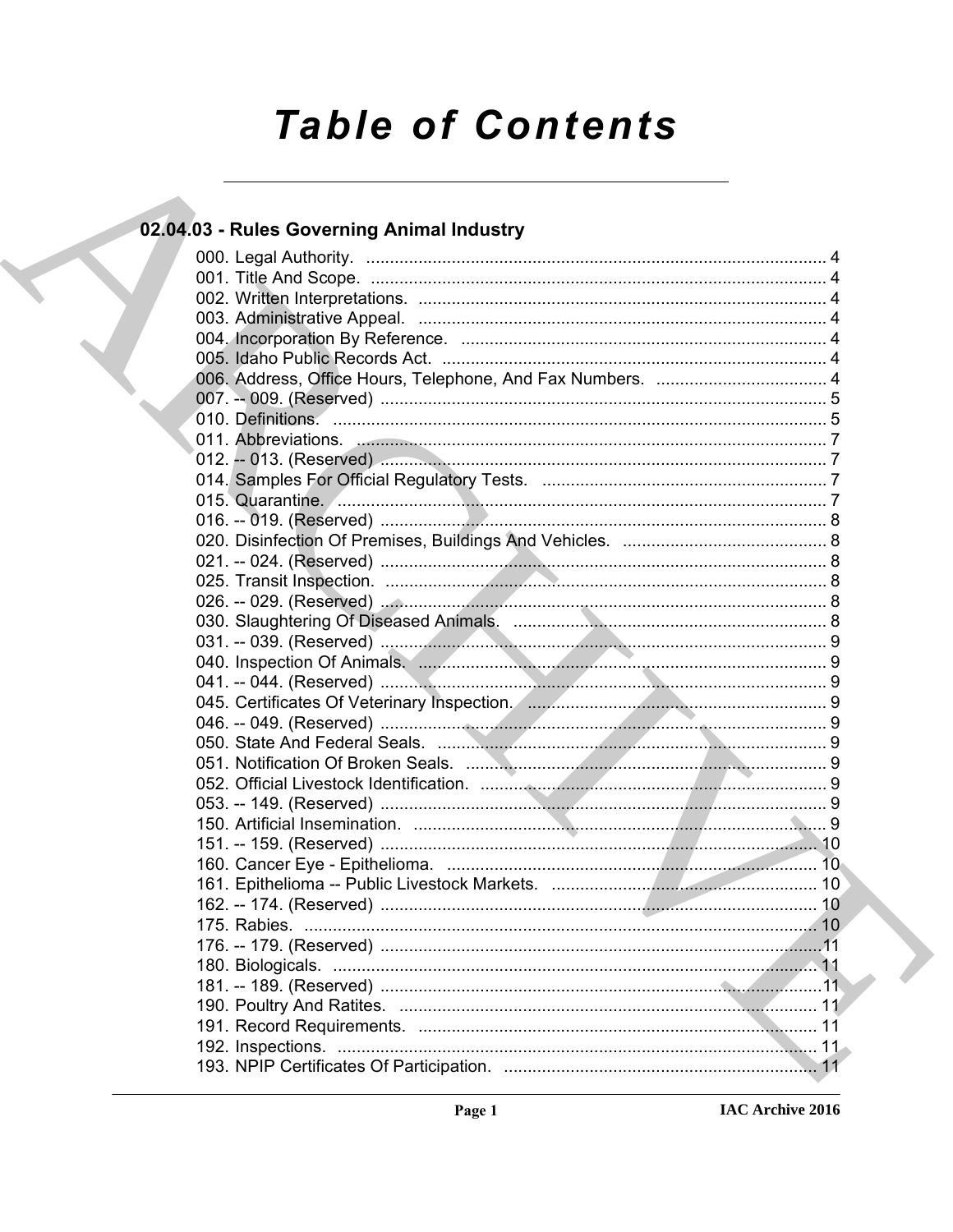#### *Table of Contents (cont'd)*

| 301. Foreign Animal And Reportable Diseases: Multiple Species.  14         |  |
|----------------------------------------------------------------------------|--|
| 302. Foreign Animal And Reportable Diseases - Avian Diseases.  14          |  |
| 303. Foreign Animal And Reportable Diseases - Bovine Diseases.  14         |  |
| 304. Foreign Animal And Reportable Diseases - Cervidae Diseases.  15       |  |
| 305. Foreign Animal And Reportable Diseases - Equine Diseases.  15         |  |
| 306. Foreign Animal And Reportable Diseases - Fish Diseases.  15           |  |
| 307. Foreign Animal And Reportable Diseases - Lagomorph Diseases.  15      |  |
| 308. Foreign Animal And Reportable Diseases - Sheep And Goat Diseases.  15 |  |
| 309. Foreign Animal And Reportable Diseases - Swine Diseases.  16          |  |
|                                                                            |  |
|                                                                            |  |
|                                                                            |  |
|                                                                            |  |
|                                                                            |  |
|                                                                            |  |
|                                                                            |  |
|                                                                            |  |
|                                                                            |  |
|                                                                            |  |
|                                                                            |  |
|                                                                            |  |
|                                                                            |  |
|                                                                            |  |
|                                                                            |  |
|                                                                            |  |
|                                                                            |  |
|                                                                            |  |
|                                                                            |  |
|                                                                            |  |
|                                                                            |  |
|                                                                            |  |
|                                                                            |  |
|                                                                            |  |
|                                                                            |  |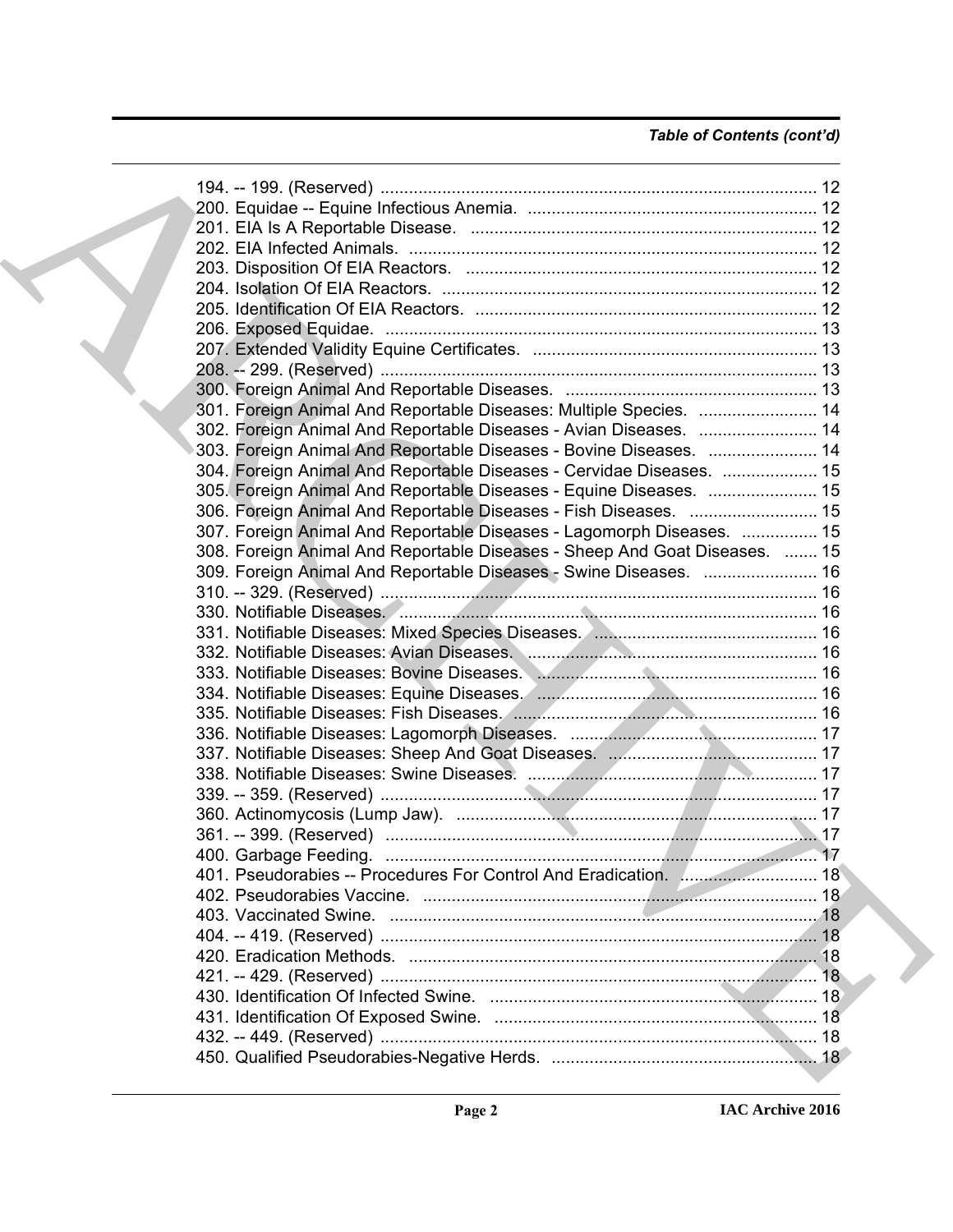### Table of Contents (cont'd)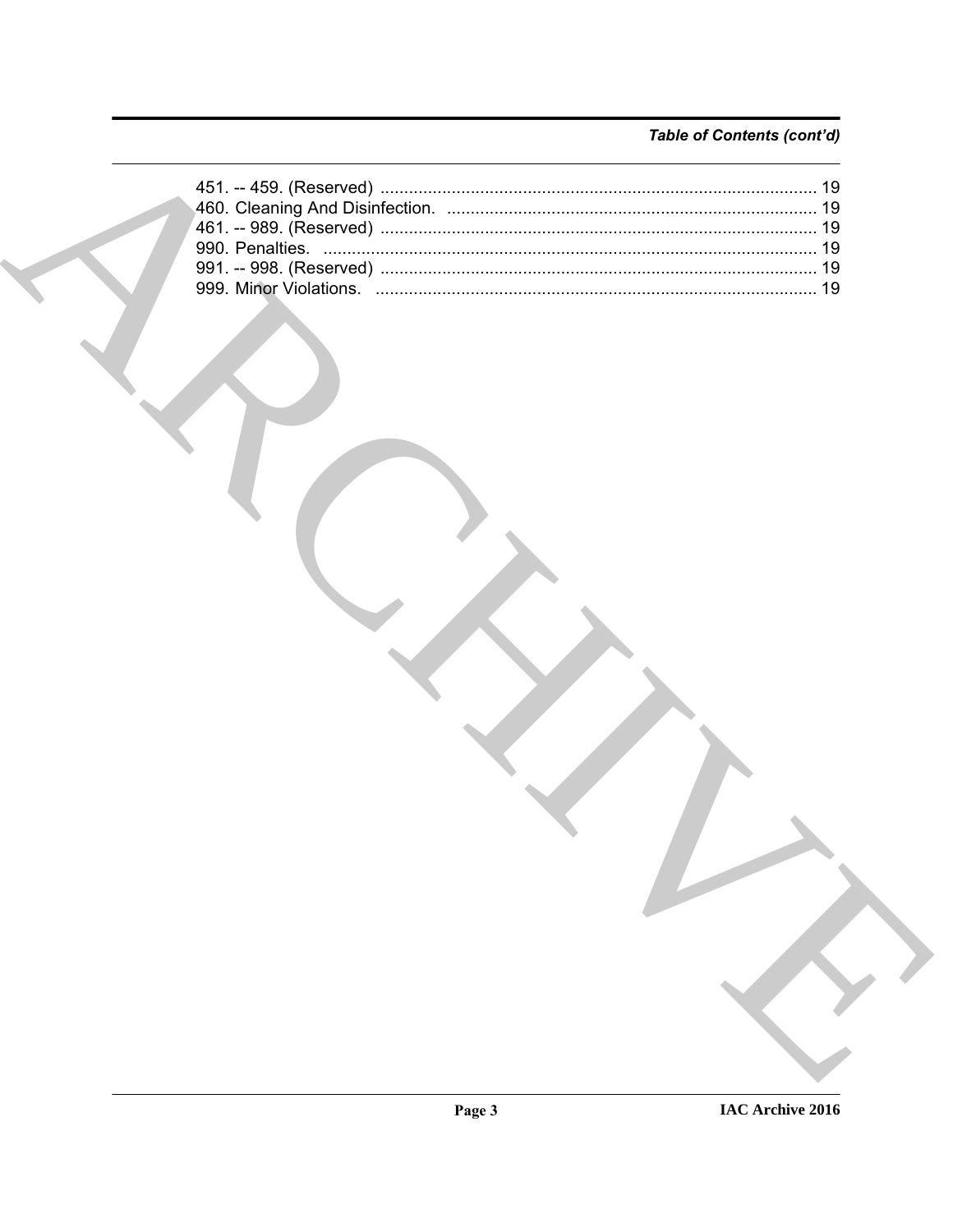#### **IDAPA 02 TITLE 04 CHAPTER 03**

#### **02.04.03 - RULES GOVERNING ANIMAL INDUSTRY**

#### <span id="page-3-1"></span><span id="page-3-0"></span>**000. LEGAL AUTHORITY.**

This chapter is adopted under the legal authority of Title 25, Chapters 2, 3, 4, 6, and [37] 35, Idaho Code. (3-20-97)

#### <span id="page-3-2"></span>**001. TITLE AND SCOPE.**

**01.** Title. The title of this chapter is "Rules Governing Animal Industry." (3-20-04)

**[CH](http://www.aphis.usda.gov/animal_health/animal_diseases/pseudorabies/downloads/program_stds.pdf)APTER 03**<br> **CHARCH[I](http://www.access.gpo.gov/nara/cfr/waisidx_00/9cfrv1_00.html)[V](http://www.nasphv.org/Documents/RabiesCompendium.pdf)E SOVERNING ANIMAL INDUSTRY**<br> **CHARCHIVE SOVERNING ANIMAL INDUSTRY**<br> **CHARCHIVE SOMEONE CONTINUES**<br> **CHARCHIVE SOMEONE CHARCHIVE SOMEONE CONTINUES**<br> **CHARCHIVE SOMEONE CONTINUES**<br> **CHARCHIVE SOMEONE 02. Scope**. This chapter has the following scope: These rules shall govern procedures for the prevention, control and eradication of diseases among the animals in the state of Idaho. The official citation of this chapter is IDAPA 02.04.03.000 et.seq. For example, this Section's citation is IDAPA 02.04.03.001. (1-10 chapter is IDAPA 02.04.03.000 et.seq. For example, this Section's citation is IDAPA 02.04.03.001.

#### <span id="page-3-3"></span>**002. WRITTEN INTERPRETATIONS.**

There are no written interpretations of these rules. (1-10-94)

#### <span id="page-3-4"></span>**003. ADMINISTRATIVE APPEAL.**

Persons may be entitled to appeal agency actions authorized under theses rules pursuant to Title 67, Chapter 52, Idaho Code. (3-20-04)

#### <span id="page-3-5"></span>**004. INCORPORATION BY REFERENCE.**

**01. Incorporated Documents**. IDAPA 02.04.03 incorporates by reference the following documents:  $(5-3-03)$ 

**a.** The USDA Pseudorabies Eradication State-Federal-Industry Program Standards, November 1, 2003, which can be viewed online at http://www.aphis.usda.gov/animal\_health/animal\_diseases/pseudorabies/<br>downloads/program stds.pdf. (3-30-07) downloads/program\_stds.pdf.

**b.** National Poultry Improvement Plan and Auxiliary Provisions, February 12, 2008, which can be nline at http://edocket.access.gpo.gov/2009/E9-7240.htm. (5-8-09) viewed online at http://edocket.access.gpo.gov/2009/E9-7240.htm.

**c.** Title 9, Parts 145, 146, 147, and 161, CFR, January 1, 2008, which can be viewed online at http://<br>cess.gpo.gov/nara/cfr/waisidx 00/9cfrv1 00.html. (5-8-09) www.access.gpo.gov/nara/cfr/waisidx\_00/9cfrv1\_00.html.

**d.** The Compendium of Animal Rabies Prevention and Control, 2008, which can be viewed online at two nasphy org/Documents/RabiesCompendium pdf. (5-8-09) http://www.nasphy.org/Documents/RabiesCompendium.pdf.

**e.** Equine Viral Arteritis Uniform Methods and Rules, April 19, 2004, which can be viewed online at www.aphis.usda.gov/vs/nahss/equine/eva/eva-umr.pdf. (5-8-09) http://www.aphis.usda.gov/vs/nahss/equine/eva/eva-umr.pdf.

#### <span id="page-3-6"></span>**005. IDAHO PUBLIC RECORDS ACT.**

These rules are public records available for inspection and copying at the department. (2-28-02)

#### <span id="page-3-7"></span>**006. ADDRESS, OFFICE HOURS, TELEPHONE, AND FAX NUMBERS.**

**01. Physical Address**. The central office of the Idaho State Department of Agriculture is located at 2270 Old Penitentiary Road, Boise, Idaho 83712-0790. (2-28-02)

**02. Office Hours**. Office hours are 8 a.m. to 5 p.m., Mountain Time, Monday through Friday, except designated by the state of Idaho. (2-28-02) holidays designated by the state of Idaho.

**Mailing Address**. The mailing address for the Division of Animal Industries at the central office is tment of Agriculture, P.O. Box 790, Boise, Idaho 83701. (3-20-04) Idaho State Department of Agriculture, P.O. Box 790, Boise, Idaho 83701.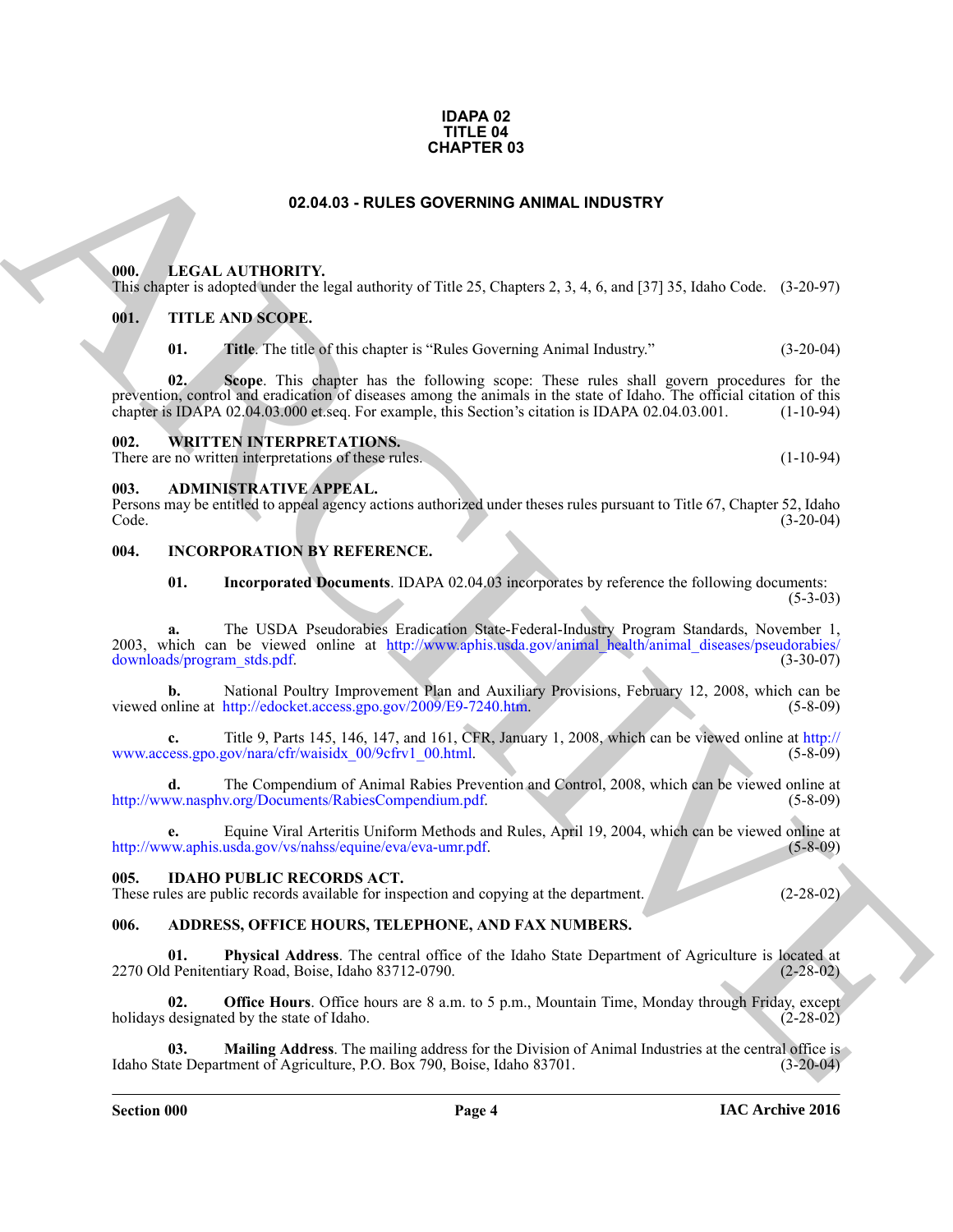**Equivariant of Approximate Constraints and the United Governing Animal industries<br>
of the United States Constraint Constraint Constraint Constraint Constraint Constraint Constraint Constraint Constraint Constraint Constr 04. Telephone Number**. The telephone number of the Division of Animal Industries at the central (208) 332-8540. (3-20-04) office is (208) 332-8540. **05.** Fax Number. The fax number of the Division of Animal Industries at the central office is (208) 334-4062.  $334-4062.$  (3-20-04) **007. -- 009. (RESERVED) 010. DEFINITIONS.**

<span id="page-4-1"></span><span id="page-4-0"></span>As used in these rules the following terms have the following meanings: (5-3-03)

<span id="page-4-2"></span>**01. Accredited Veterinarian**. A veterinarian approved by the Administrator and USDA/APHIS/VS, in accordance with the provisions of Title 9, Part 161, Code of Federal Regulations, to perform functions of State-Federal animal disease control programs. (5-3-03)

**02. Administrator**. The administrator of the Division of Animal Industries, Idaho State Department of are or his designee. (5-3-03) Agriculture or his designee.

<span id="page-4-5"></span><span id="page-4-4"></span><span id="page-4-3"></span>**03.** Animal. Any vertebrate member of the animal kingdom, except man.  $(3-20-04)$ 

**04. Approved Pseudorabies Vaccine**. Any pseudorabies vaccine produced under current USDA license and intended for immunizing swine against pseudorabies.

<span id="page-4-6"></span>**05.** Cachexia. Weakness and emaciation caused by a serious disease such as tuberculosis or cancer. (3-20-04)

<span id="page-4-7"></span>**06. Department**. The Idaho State Department of Agriculture. (5-3-03)

<span id="page-4-9"></span><span id="page-4-8"></span>**07. Director**. Director of the Idaho State Department of Agriculture or his designee. (9-6-61)

**08. Division of Animal Industries**. Idaho State Department of Agriculture, Division of Animal Industries. (5-3-03)

<span id="page-4-10"></span>**09. Epithelioma**. Cancer or tumor. (3-20-04)

<span id="page-4-13"></span><span id="page-4-12"></span><span id="page-4-11"></span>**10. Equidae**. Horses, ponies, mules, asses, and zebras. (5-8-09)

**11. Exposed Livestock**. Any livestock that have been in contact with an animal infected with, or affected by, any contagious, infectious or communicable disease, including all livestock in a known infected herd.  $(3-20-04)$ 

**12. Federal Animal Health Official**. An employee of USDA/APHIS/VS who is authorized to perform ealth activities. (3-20-04) animal health activities.

<span id="page-4-14"></span>**13. Gamebirds**. Domesticated gallinaceous fowl such as pheasants, partridge, quail, grouse, and guineas.  $(5-3-03)$ 

**14.** Garbage. Putrescible animal and vegetable waste containing animal parts resulting from the preparation, processing, cooking or consumption of foods.  $(3-20-04)$ handling, preparation, processing, cooking or consumption of foods.

<span id="page-4-17"></span><span id="page-4-16"></span><span id="page-4-15"></span>**15. Hatching Eggs**. Fertilized eggs. (5-3-03)

**16. Herd**. A herd is any group of livestock maintained on common ground for any purpose, or two (2) or more groups of livestock under common ownership or supervision, geographically separated, but which have an interchange or movement of animals without regard to whether the animals are infected with or exposed to contagious, infectious, or communicable animal diseases. (3-20-04) contagious, infectious, or communicable animal diseases.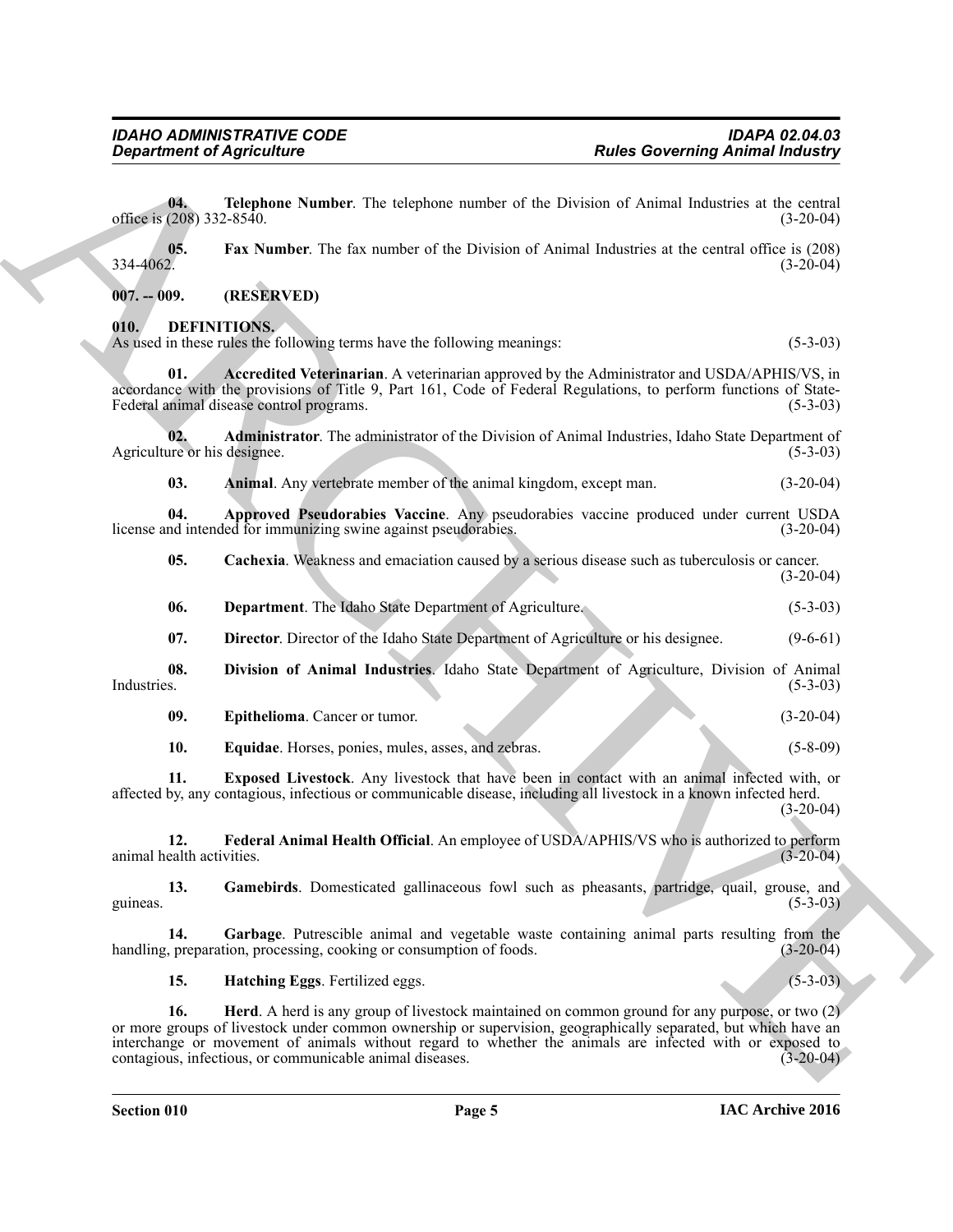<span id="page-5-0"></span>**17. Infected Livestock**. Any livestock determined to be infected with a contagious infectious, of communicable disease by an official test or diagnostic procedure, or diagnosed by a veterinarian as infected.

(3-20-04)

<span id="page-5-1"></span>**18. Interstate Movement**. Movements of livestock and poultry from Idaho into any other state, territory or the District of Columbia or from any other state, territory or the District of Columbia into Idaho.

(3-20-04)

<span id="page-5-2"></span>**19.** Intrastate Movement. Movement of any animal from one location to another location within (3-20-04) Idaho. (3-20-04)

<span id="page-5-3"></span>**20. Known Infected Herd**. Any herd in which any livestock has been determined to be infected with contagious, infectious, or communicable diseases by an official test or diagnostic procedure, or diagnosed by a veterinarian as being infected. (3-20-04)

**21. Livestock**. Swine, cattle, sheep, goats, equidae, domestic bison, domestic cervidae, camelids, ratites, and other domestically raised animals.

<span id="page-5-5"></span><span id="page-5-4"></span>**22. Necrosis**. Death of tissue. (3-20-04)

<span id="page-5-6"></span>**23. Negative**. An animal that has been tested with official test procedures and is found to be negative.  $(3-20-04)$ 

<span id="page-5-8"></span><span id="page-5-7"></span>**24. Neoplastic Tissue**. New growth or tissue associated with a tumor. (3-20-04)

**25. Official Pseudorabies Test**. Any test for the diagnosis of pseudorabies that has been approved by PHIS and is conducted by a state/federal approved laboratory. (3-20-04) USDA/APHIS and is conducted by a state/federal approved laboratory.

<span id="page-5-10"></span><span id="page-5-9"></span>**26. Orbital Region**. The cavity containing the eye and surrounding bones. (4-2-08)

**27. Positive**. An animal that has been tested and found positive with official disease test procedures insidered infected with any contagious, infectious, or communicable disease. (3-20-04) and is considered infected with any contagious, infectious, or communicable disease.

<span id="page-5-13"></span><span id="page-5-12"></span><span id="page-5-11"></span>**28. Poultry**. Domesticated fowl, including chickens, turkeys, waterfowl, and gamebirds. (5-3-03)

**29. Pseudorabies**. The contagious, infectious, and communicable disease of livestock and other also known as Aujeszky's disease, mad itch or infectious paralysis. (3-20-04) animals also known as Aujeszky's disease, mad itch or infectious paralysis.

**Experiment of Agriculture**<br> **Andre Governing Animal industries**<br>
Contained Marchive Lines the presentation of the main of the main of the main of the main of the state of the main of the state of the main of the state of **30. Quarantine**. A written order, or a verbal order followed by a written order, executed by the Administrator, to confine or hold animals on a premise or any other location, and to prevent movement of animals from a premise or any other location when the Administrator has determined that the animals have been found or are suspected to be exposed to or infected with any contagious, infectious, or communicable disease, or the animals are not in compliance with the provisions of this chapter. (3-20-04) not in compliance with the provisions of this chapter.

<span id="page-5-15"></span>**31. Quarantined Area**. The counties, areas, or districts, portions thereof, quarantined by the Division al Industries for specific contagious, infectious, or communicable animal diseases. (5-3-03) of Animal Industries for specific contagious, infectious, or communicable animal diseases.

<span id="page-5-14"></span>**32. Quarantined**. Isolation of all animals diseased or exposed thereto, from contact with healthy animals and exclusion of such healthy animals from enclosures or grounds where said diseased or exposed animals are, or have been kept. (9-6-61) are, or have been kept.

<span id="page-5-16"></span>**33.** Ratites. Large, non-flying birds including, but not limited to ostriches, emus, cassowaries, and (3-20-04)  $r_{\text{heas.}}$  (3-20-04)

<span id="page-5-17"></span>**34. Registered Veterinarians**. Veterinarians registered with, and approved by, the Division of Animal is to collect Trichomoniasis samples for official Trichomoniasis culture testing. (5-3-03) Industries to collect Trichomoniasis samples for official Trichomoniasis culture testing. (5-3-03)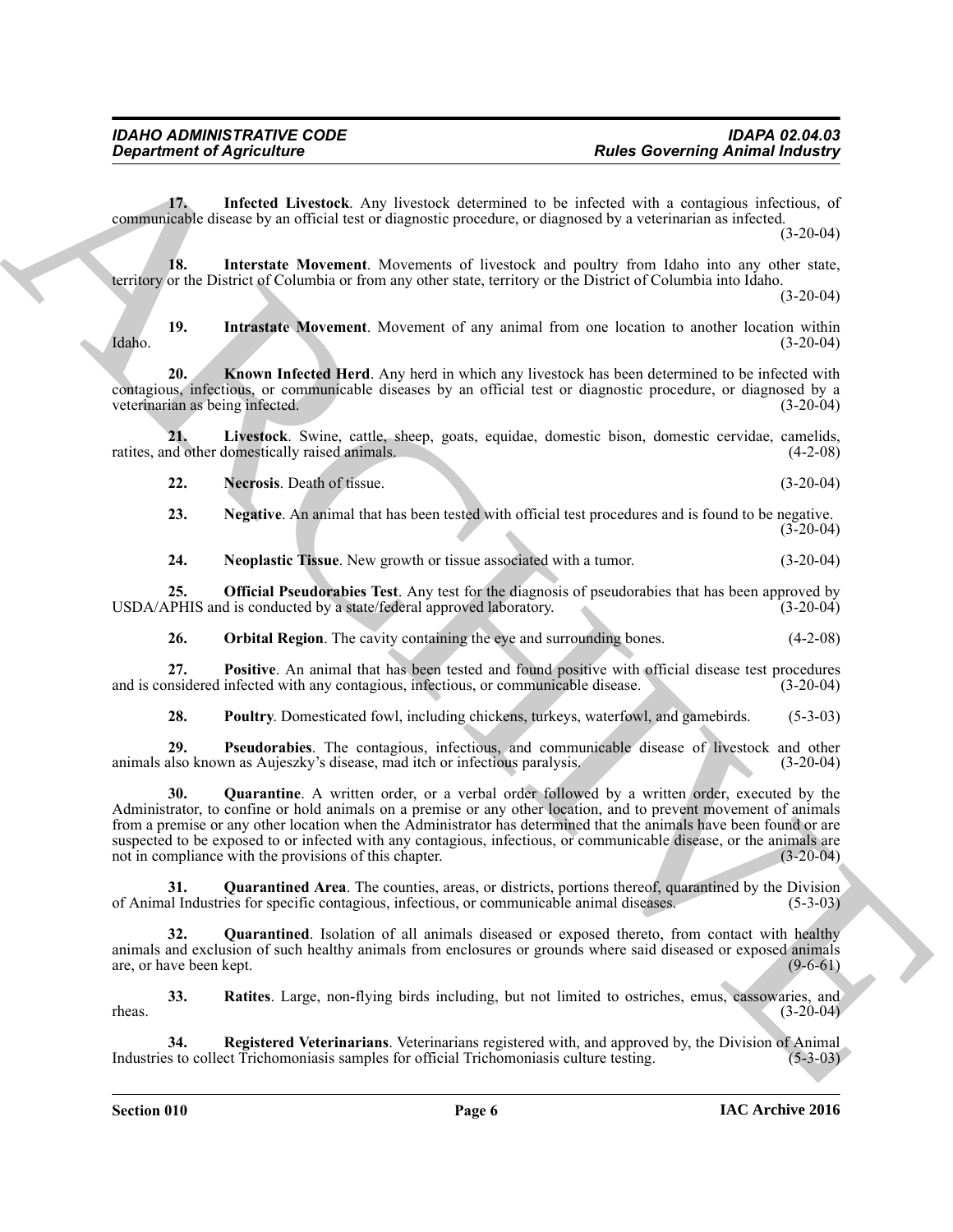<span id="page-6-17"></span><span id="page-6-16"></span><span id="page-6-15"></span><span id="page-6-14"></span><span id="page-6-13"></span><span id="page-6-12"></span>

| 38. |  | <b>Suppuration.</b> The formation of pus. | $(3-20-04)$ |
|-----|--|-------------------------------------------|-------------|
|-----|--|-------------------------------------------|-------------|

<span id="page-6-20"></span><span id="page-6-19"></span><span id="page-6-18"></span><span id="page-6-4"></span>

| 42. |  |  | Waterfowl. Domesticated fowl that normally swim such as ducks and geese. | $(5-3-03)$ |
|-----|--|--|--------------------------------------------------------------------------|------------|
|-----|--|--|--------------------------------------------------------------------------|------------|

#### <span id="page-6-10"></span><span id="page-6-9"></span><span id="page-6-8"></span><span id="page-6-7"></span><span id="page-6-6"></span><span id="page-6-5"></span><span id="page-6-0"></span>**011. ABBREVIATIONS.**

|                       | <b>Department of Agriculture</b>                                                                                           | <b>Rules Governing Animal Industry</b>                                                                                                                                                                                             |
|-----------------------|----------------------------------------------------------------------------------------------------------------------------|------------------------------------------------------------------------------------------------------------------------------------------------------------------------------------------------------------------------------------|
| 35.<br>Administrator. |                                                                                                                            | Restrain. The confinement of livestock, or other animals, in a chute, or other device, for the<br>purpose of efficiently, effectively, and safely inspecting, treating, vaccinating, or testing, as approved by the<br>$(3-20-04)$ |
| 36.                   | and eradication activities.                                                                                                | State Animal Health Official. The Administrator, or his designee, responsible for disease control<br>$(5-3-03)$                                                                                                                    |
| 37.                   | similar companies maintain corrals for feeding, shearing, dipping and separating animals.                                  | Stockyards. A facility where trading in livestock is carried on, where yarding, feeding and<br>watering places are provided by the stockyards or transportation companies, or where livestock associations or<br>$(3-20-04)$       |
| 38.                   | Suppuration. The formation of pus.                                                                                         | $(3-20-04)$                                                                                                                                                                                                                        |
| 39.                   | determine the disease status of the animal tested.                                                                         | Suspect. An animal that has a response to an official test, but the response is not sufficient to<br>$(3-20-04)$                                                                                                                   |
| 40.                   | Swine. All breeds of domestic porcine and all wild and exotic porcine.                                                     | $(3-20-04)$                                                                                                                                                                                                                        |
| 41.                   | the swine will be moved directly to slaughter.                                                                             | <b>Swine Feedlot.</b> Premises designed and used exclusively for the finish feeding of swine, from which<br>$(3-20-04)$                                                                                                            |
| 42.                   | Waterfowl. Domesticated fowl that normally swim such as ducks and geese.                                                   | $(5-3-03)$                                                                                                                                                                                                                         |
| 43.                   | Wildfowl. Wild gallinaceous fowl, turkeys, and waterfowl.                                                                  | $(5-3-03)$                                                                                                                                                                                                                         |
| 011.                  | <b>ABBREVIATIONS.</b>                                                                                                      |                                                                                                                                                                                                                                    |
| 01.                   | AGID. Agar gel immunodiffusion.                                                                                            | $(3-30-07)$                                                                                                                                                                                                                        |
| 02.                   | <b>APHIS.</b> Animal and Plant Health Inspection Service.                                                                  | $(4-2-08)$                                                                                                                                                                                                                         |
| 03.                   | c-ELISA. Competitive Enzyme Linked Immunosorbent Assay.                                                                    | $(3-30-07)$                                                                                                                                                                                                                        |
| 04.                   | CFR. Code of Federal Regulations.                                                                                          | $(5-3-03)$                                                                                                                                                                                                                         |
| 05.                   | EIA. Equine Infectious Anemia.                                                                                             | $(3-20-04)$                                                                                                                                                                                                                        |
| 06.                   | <b>NPIP.</b> National Poultry Improvement Plan.                                                                            | $(5-3-03)$                                                                                                                                                                                                                         |
| 07.                   | <b>USDA</b> . United States Department of Agriculture.                                                                     | $(5-3-03)$                                                                                                                                                                                                                         |
| 08.                   | VS. Veterinary Services.                                                                                                   | $(5 - 3 - 03)$                                                                                                                                                                                                                     |
| $012. - 013.$         | (RESERVED)                                                                                                                 |                                                                                                                                                                                                                                    |
| 014.                  | SAMPLES FOR OFFICIAL REGULATORY TESTS.<br>No person shall collect samples, in Idaho, for official regulatory tests except: | $(3-20-04)$                                                                                                                                                                                                                        |
| 01.                   | <b>Accredited Veterinarians.</b>                                                                                           | $(3-20-04)$                                                                                                                                                                                                                        |
| 02.                   | <b>State or Federal Animal Health Officials.</b>                                                                           | $(3-20-04)$                                                                                                                                                                                                                        |
|                       | 03.<br>Persons Approved by the Administrator.                                                                              | $(3-20-04)$                                                                                                                                                                                                                        |

#### <span id="page-6-23"></span><span id="page-6-22"></span><span id="page-6-21"></span><span id="page-6-11"></span><span id="page-6-3"></span><span id="page-6-2"></span><span id="page-6-1"></span>**015. QUARANTINE.**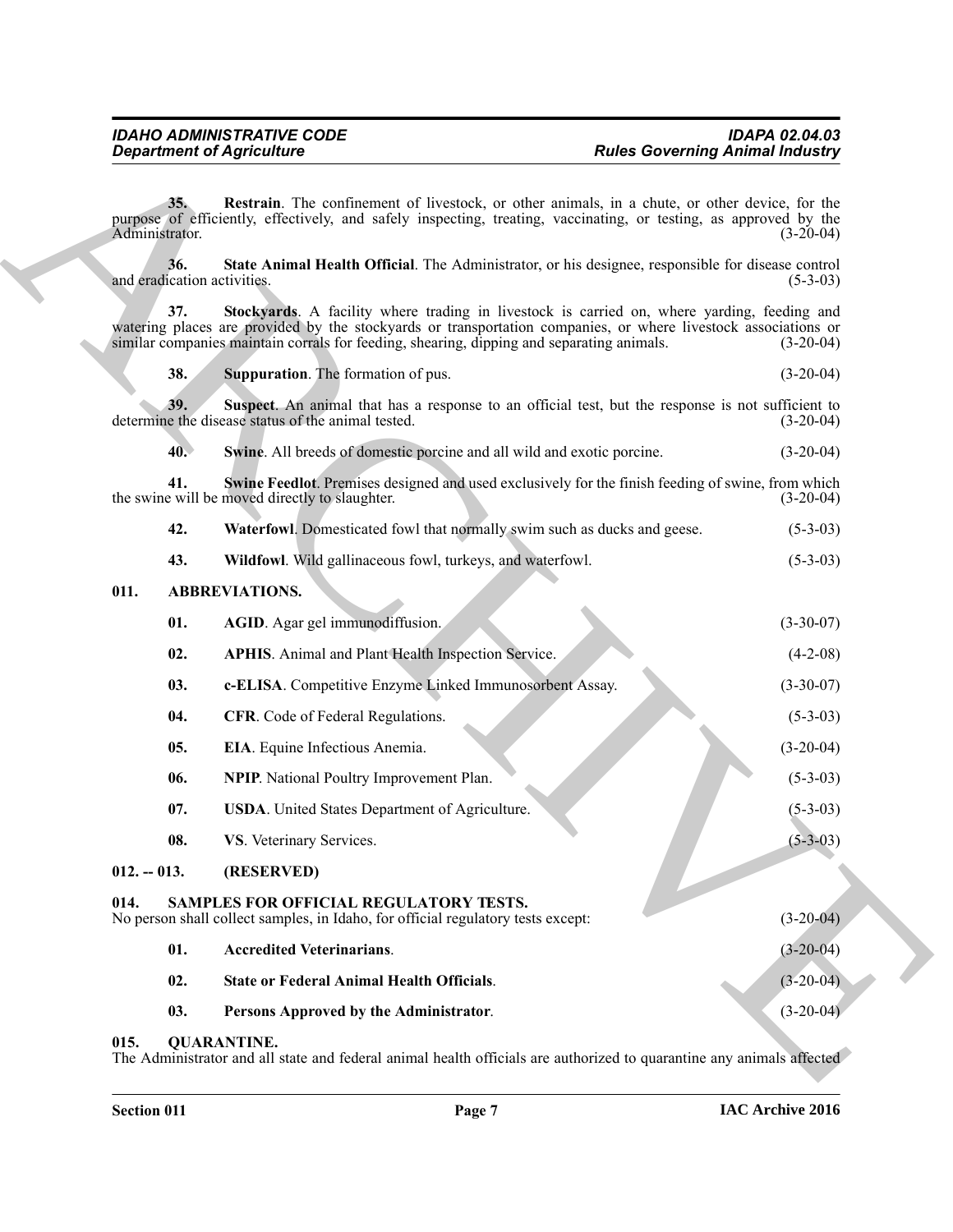or infected with, or exposed to any contagious, infectious, or communicable disease where such animals are found, or quarantine to a place designated by the Administrator.

<span id="page-7-14"></span>**01. Written Notice**. The owner or person in charge of the quarantined animals shall be given written notice of the quarantine. (3-20-04)

<span id="page-7-11"></span>**02.** Acknowledgement of Quarantine. A quarantine shall be valid whether or not it is acknowledged gnature of the owner or person in charge of the quarantined animals. (3-20-04) by the signature of the owner or person in charge of the quarantined animals.

<span id="page-7-12"></span>**03. Disposition of Quarantined Animals**. No quarantined animals shall be moved, treated, or of without the written approval of the Administrator. (3-20-04) disposed of without the written approval of the Administrator.

<span id="page-7-13"></span>**04. Hold Order**. A hold order is a form of quarantine that may be used to restrict the movement of while the disease status of the animals is being investigated. (3-20-04) animals while the disease status of the animals is being investigated.

#### <span id="page-7-0"></span>**016. -- 019. (RESERVED)**

#### <span id="page-7-1"></span>**020. DISINFECTION OF PREMISES, BUILDINGS AND VEHICLES.**

For the control of the matter of the control of the control of the control of the control of the control of the control of the control of the control of the control of the control of the control of the control of the cont The Administrator is authorized to order the cleaning and disinfecting of any barns, sheds, stockyards, railroad cars, ferryboats and other vehicles, feed yards, stable, pens, corrals, lanes and premises which have been used in confining, trailing or transporting any animals exposed to, affected by, or infected with any contagious, infectious or communicable diseases.

<span id="page-7-9"></span>**01. Supervision of Cleaning and Disinfection**. State or federal animal health officials shall supervise the cleaning and disinfecting of such premises or conveyances. (3-20-04)

<span id="page-7-8"></span>**02.** Owner Responsibility. The owner of such premises or conveyances, shall be responsible for and disinfecting when directed to do so by the Administrator. (3-20-04) cleaning and disinfecting when directed to do so by the Administrator.

<span id="page-7-7"></span>**03. Moving Contaminated Vehicle**. Any conveyance that has contained cattle, swine or other livestock exposed to, or affected by, any contagious, infectious or communicable disease, shall not be moved for any purpose unless the Administrator has approved the movement in writing, prior to the movement occurring. (3-20-04)

**04. Yards and Other Premises**. Yards and other premises which have contained cattle, swine or other livestock exposed to, or affected by, any contagious, infectious or communicable disease shall not be used in connection with the movement of healthy animals until the said yards and premises have been cleaned and disinfected, under state or federal supervision, as directed by the Administrator. (3-20-04)

<span id="page-7-16"></span><span id="page-7-10"></span><span id="page-7-6"></span>**05. Disinfectants**. Only disinfectants approved by USDA or the Administrator shall be used. (3-20-04)

#### <span id="page-7-2"></span>**021. -- 024. (RESERVED)**

#### <span id="page-7-3"></span>**025. TRANSIT INSPECTION.**

When deemed necessary, movements of animals will be stopped in transit for inspection. If the animals are suspected of being infected with or exposed to any contagious, infectious or communicable disease, all persons having control of the transportation or movement of the animals shall cease the movement of the animals upon receipt of an order from state or federal animal health officials. (3-20-04) from state or federal animal health officials.

#### <span id="page-7-4"></span>**026. -- 029. (RESERVED)**

#### <span id="page-7-5"></span>**030. SLAUGHTERING OF DISEASED ANIMALS.**

<span id="page-7-15"></span>**01. Authorized by Law**. When, in order to prevent the spread of contagious, infectious or communicable disease, it becomes necessary to slaughter any diseased or exposed livestock, the purchase of such livestock by the state is authorized by law, and an appropriation is available therefore, the value of the livestock shall<br>be ascertained and compensation made therefore in accordance with the rules hereinafter provided. ( be ascertained and compensation made therefore in accordance with the rules hereinafter provided.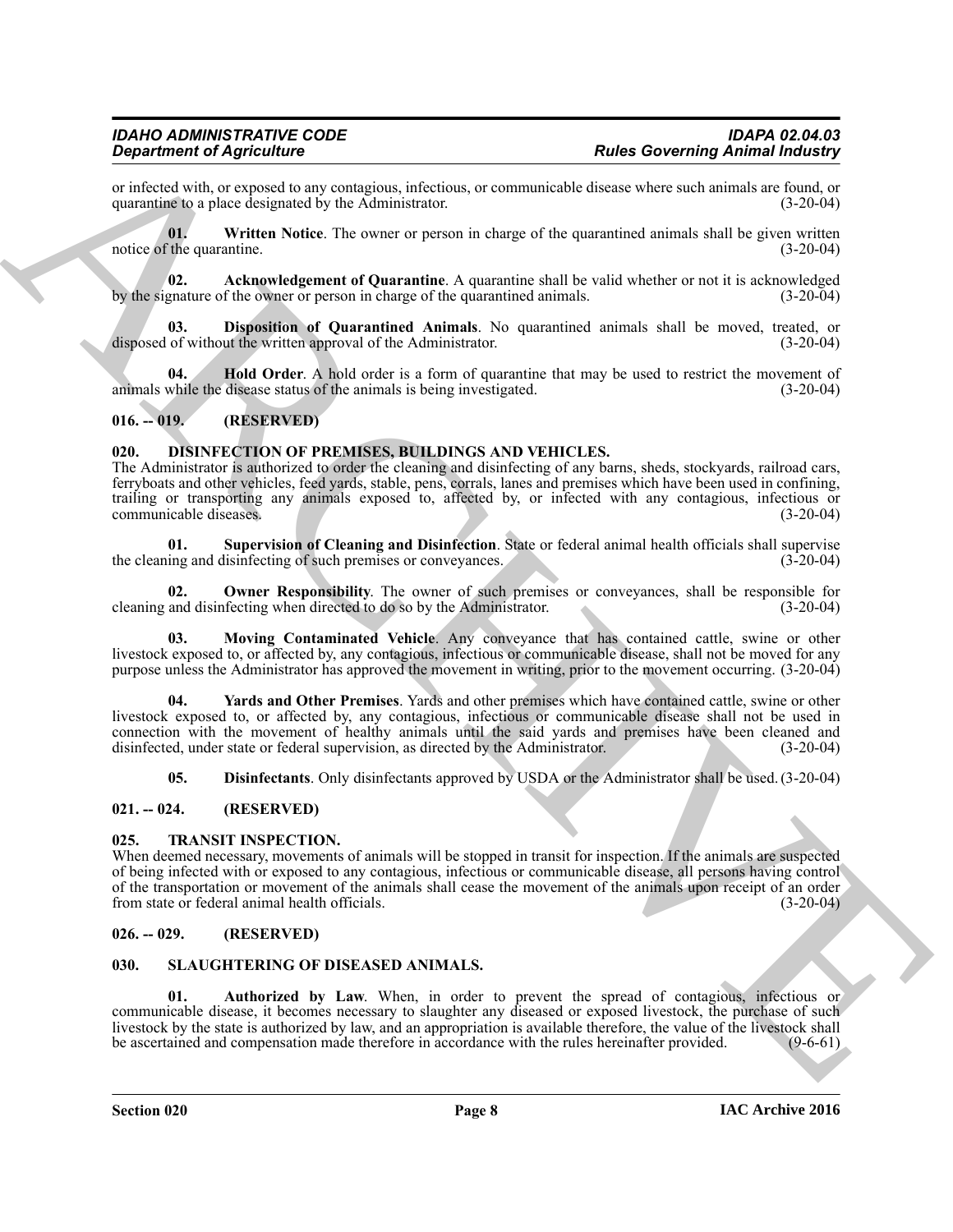#### <span id="page-8-18"></span><span id="page-8-0"></span>**031. -- 039. (RESERVED)**

#### <span id="page-8-12"></span><span id="page-8-1"></span>**040. INSPECTION OF ANIMALS.**

#### <span id="page-8-2"></span>**041. -- 044. (RESERVED)**

#### <span id="page-8-10"></span><span id="page-8-3"></span>**045. CERTIFICATES OF VETERINARY INSPECTION.**

#### <span id="page-8-11"></span><span id="page-8-4"></span>**046. -- 049. (RESERVED)**

#### <span id="page-8-5"></span>**050. STATE AND FEDERAL SEALS.**

<span id="page-8-20"></span><span id="page-8-19"></span><span id="page-8-13"></span>

|     | <b>State or Federal Animal Health Officials: or</b> | $(3-20-04)$ |
|-----|-----------------------------------------------------|-------------|
| 02. | Persons Designated by the Administrator.            | $(3-20-04)$ |

#### <span id="page-8-6"></span>**051. NOTIFICATION OF BROKEN SEALS.**

#### <span id="page-8-17"></span><span id="page-8-16"></span><span id="page-8-15"></span><span id="page-8-14"></span><span id="page-8-9"></span><span id="page-8-8"></span><span id="page-8-7"></span>**052. OFFICIAL LIVESTOCK IDENTIFICATION.**

|                                   | <b>Department of Agriculture</b>                                                                             | <b>Rules Governing Animal Industry</b>                                                                                                                                                                                                                                                                                                                                                                                                                                                                                                                                            |             |
|-----------------------------------|--------------------------------------------------------------------------------------------------------------|-----------------------------------------------------------------------------------------------------------------------------------------------------------------------------------------------------------------------------------------------------------------------------------------------------------------------------------------------------------------------------------------------------------------------------------------------------------------------------------------------------------------------------------------------------------------------------------|-------------|
| 02.<br>Disposal."                 |                                                                                                              | Not Authorized by Law. When, in order to prevent the spread of or to eradicate any contagious,<br>infectious or communicable disease among any animals of this state, it becomes necessary to slaughter or destroy any<br>diseased or exposed animals, and the purchase of such animals by the state is not authorized, and an appropriation not<br>available therefore, the said animals shall be slaughtered under federal meat inspections rules and regulations, or<br>destroyed and disposed of in accordance with IDAPA 02.04.17, "Rules Governing Dead Animal Movement and | $(3-20-04)$ |
| $031. - 039.$                     | (RESERVED)                                                                                                   |                                                                                                                                                                                                                                                                                                                                                                                                                                                                                                                                                                                   |             |
| 040.                              | <b>INSPECTION OF ANIMALS.</b><br>federal animal health officials shall not be interfered with in any manner. | When animals are being inspected by a state or federal animal health official, proper facilities for restraining the<br>animals, and assistance shall be provided by the owner in order that a careful inspection may be made, and state and                                                                                                                                                                                                                                                                                                                                      | $(3-20-04)$ |
| $041. - 044.$                     | (RESERVED)                                                                                                   |                                                                                                                                                                                                                                                                                                                                                                                                                                                                                                                                                                                   |             |
| 045.                              | <b>CERTIFICATES OF VETERINARY INSPECTION.</b><br>livestock by the person who delivers the livestock.         | A copy of certificates issued by an accredited veterinarian, or a state or federal animal health official covering the<br>movement of livestock shall accompany the livestock to destination, and shall be provided to the receiver of the                                                                                                                                                                                                                                                                                                                                        | $(3-20-04)$ |
| 01.<br>Animal Industries.         |                                                                                                              | Copies. Legible copies of certificates of veterinary inspection shall be submitted to the Division of                                                                                                                                                                                                                                                                                                                                                                                                                                                                             | $(3-20-04)$ |
| 02.                               | that they issue to the Division of Animal Industries within five (5) business days of issuance.              | Idaho Certificates. Accredited veterinarians in Idaho shall submit legible copies of all certificates                                                                                                                                                                                                                                                                                                                                                                                                                                                                             | $(3-20-04)$ |
| $046. - 049.$                     | (RESERVED)                                                                                                   |                                                                                                                                                                                                                                                                                                                                                                                                                                                                                                                                                                                   |             |
| 050.                              | STATE AND FEDERAL SEALS.<br>or federal animal health officials, except:                                      | No person shall break, or in any way tamper with, a seal or other device applied to premises or conveyances by state                                                                                                                                                                                                                                                                                                                                                                                                                                                              | $(3-20-04)$ |
| 01.                               | State or Federal Animal Health Officials; or                                                                 |                                                                                                                                                                                                                                                                                                                                                                                                                                                                                                                                                                                   | $(3-20-04)$ |
| 02.                               | Persons Designated by the Administrator.                                                                     |                                                                                                                                                                                                                                                                                                                                                                                                                                                                                                                                                                                   | $(3-20-04)$ |
| 051.<br>notify the Administrator. | NOTIFICATION OF BROKEN SEALS.                                                                                | Any person who discovers a state or federal seal that has been broken, tampered with, or is missing shall immediately                                                                                                                                                                                                                                                                                                                                                                                                                                                             | $(3-20-04)$ |
| 052.                              | OFFICIAL LIVESTOCK IDENTIFICATION.<br>livestock identification, including but not limited to:                | No person, except persons authorized by the Administrator, shall remove or tamper with any official state or federal                                                                                                                                                                                                                                                                                                                                                                                                                                                              | $(3-20-04)$ |
| 01.                               | <b>Official Vaccination Tags.</b>                                                                            |                                                                                                                                                                                                                                                                                                                                                                                                                                                                                                                                                                                   | $(3-20-04)$ |
| 02.                               | <b>Official Identification Tags.</b>                                                                         |                                                                                                                                                                                                                                                                                                                                                                                                                                                                                                                                                                                   | $(3-20-04)$ |
| 03.                               | <b>Trichomoniasis Tags.</b>                                                                                  |                                                                                                                                                                                                                                                                                                                                                                                                                                                                                                                                                                                   | $(3-20-04)$ |
| 04.                               | <b>Identification Tattoos.</b>                                                                               |                                                                                                                                                                                                                                                                                                                                                                                                                                                                                                                                                                                   | $(3-20-04)$ |
| $053. - 149.$                     | (RESERVED)                                                                                                   |                                                                                                                                                                                                                                                                                                                                                                                                                                                                                                                                                                                   |             |
| 150.                              | ARTIFICIAL INSEMINATION.                                                                                     |                                                                                                                                                                                                                                                                                                                                                                                                                                                                                                                                                                                   |             |
|                                   |                                                                                                              |                                                                                                                                                                                                                                                                                                                                                                                                                                                                                                                                                                                   |             |
|                                   |                                                                                                              |                                                                                                                                                                                                                                                                                                                                                                                                                                                                                                                                                                                   |             |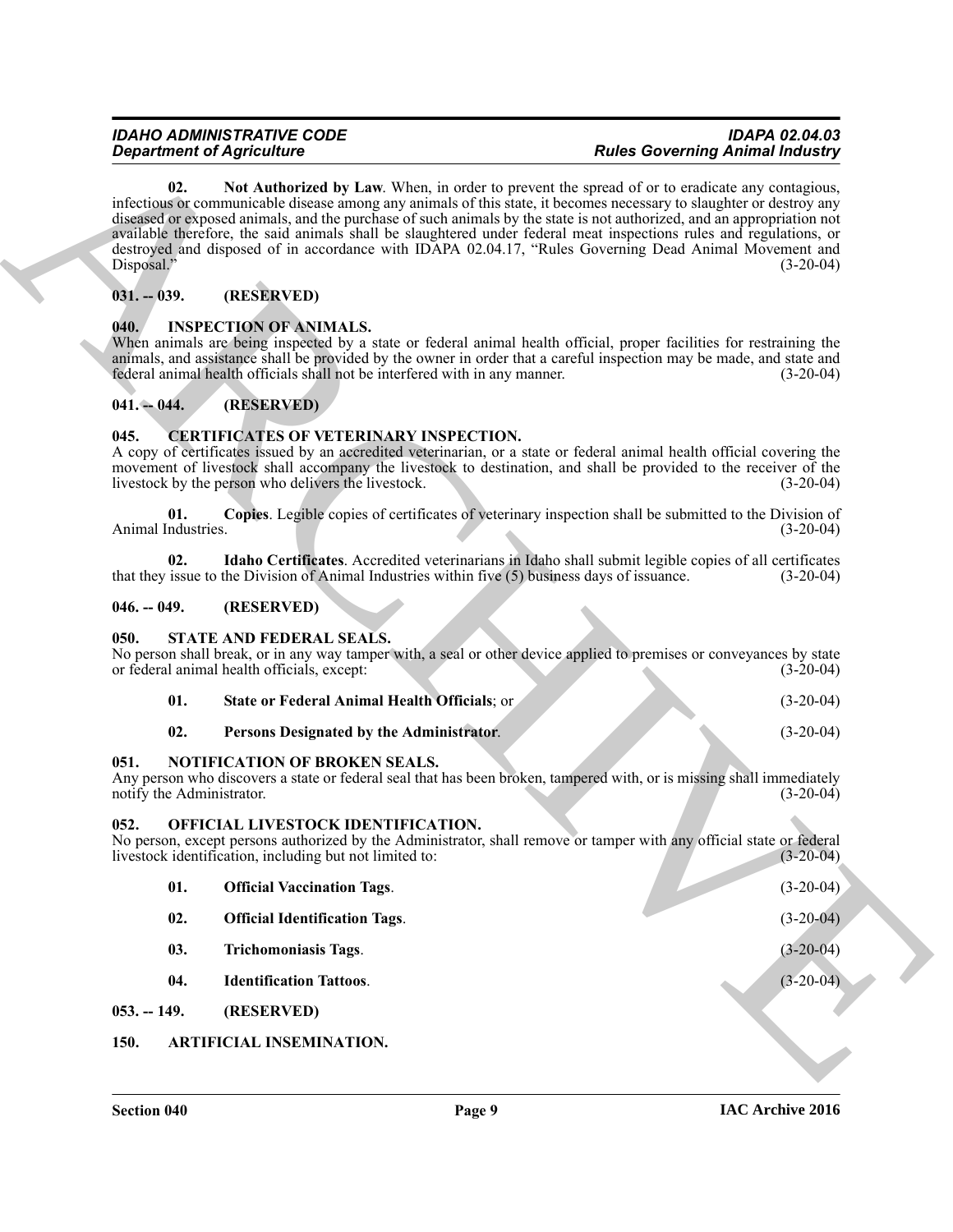## *IDAHO ADMINISTRATIVE CODE IDAPA 02.04.03*

<span id="page-9-7"></span>**01. License Application**. Any person desiring to practice artificial insemination of domestic animals shall file an application for a license on an application form furnished by the Administrator, and such application shall be accompanied by a license fee of twenty-five (\$25) dollars. (3-20-04)

<span id="page-9-13"></span>**02. Training**. Each applicant shall be required to take a course of training in artificial insemination at the place and time designated by the Administrator. (3-20-04)

<span id="page-9-5"></span>**03. Examination**. Each applicant shall be examined in writing and in the arts and skill of artificial insemination. (9-6-61) insemination. (9-6-61)

<span id="page-9-10"></span>**04. Passing Examination**. No applicant shall be granted a license to practice artificial insemination 1 fail to answer correctly seventy-five percent (75%) of all questions asked. (3-20-04) who shall fail to answer correctly seventy-five percent  $(75%)$  of all questions asked.

<span id="page-9-12"></span>**05. Temporary License**. Temporary license to practice artificial insemination under the direct supervision of a licensed inseminator or veterinarian may be granted by the administrator, until such time as the next insemination course and examination is given. (3-20-04)

<span id="page-9-8"></span>**06. License Expiration**. Licenses expire on the 30th day of June of each year, and all persons holding a license are entitled to renew and shall renew their license on or before the 1st day of July of each year. (9-6-61)

<span id="page-9-9"></span>**07.** License Renewal. Each license holder shall make application for renewal of license to the trator, and the application shall be accompanied by a renewal license fee of five dollars (\$5). (3-20-04) Administrator, and the application shall be accompanied by a renewal license fee of five dollars (\$5).

<span id="page-9-11"></span>**08. Renewal Delinquency**. Any license holder who does not renew his license by the 1st day of October following the date of delinquency shall have his license canceled. (9-6-61)

<span id="page-9-6"></span>**09.** Issuance Denial. The Administrator may refuse to issue or renew a license pursuant to Section 25-<br>10 (3-20-04) 810, Idaho Code.

#### <span id="page-9-0"></span>**151. -- 159. (RESERVED)**

#### <span id="page-9-1"></span>**160. CANCER EYE - EPITHELIOMA.**

**Experimented Approximation** Constraint Constraint Constraint Constraint Constraint Construction (Application Application Application Application Application Application Application Application Application Application App Any animal offered for sale and found to be affected with epithelioma of the eye or of the orbital region in which the eye has been destroyed or obscured by neoplastic tissue and which shows extensive infection, suppuration and necrosis, usually accompanied with foul odor, or any animal affected with epithelioma of the eye or the orbital region which, regardless of extent, is accompanied with cachexia shall not be sold for slaughter for human consumption. All such animals shall be humanely euthanized, or disposed of for immediate slaughter directly to: (3-20-04)

<span id="page-9-14"></span>**01. Animal Rendering Plants**; or (3-20-04)

<span id="page-9-16"></span><span id="page-9-15"></span>**02.** Fur Farms. Fur or mink farm or other establishment as approved by the Administrator. (3-20-04)

#### <span id="page-9-2"></span>**161. EPITHELIOMA -- PUBLIC LIVESTOCK MARKETS.**

Any animal entering a public livestock market that is affected, as described in Section 160 of this rule, shall be held only in the quarantine pen and sold only there from. (3-20-04) only in the quarantine pen and sold only there from.

#### <span id="page-9-3"></span>**162. -- 174. (RESERVED)**

#### <span id="page-9-4"></span>**175. RABIES.**

In order to prevent the introduction or dissemination of rabies among the animals of the state, the Administrator is authorized to develop and implement a plan for rabies control in any portion of this state. (3-20-04) authorized to develop and implement a plan for rabies control in any portion of this state.

**01. Reporting**. It is hereby made the duty of all persons practicing veterinary medicine in this state, or owners or persons in charge of animals, to report to the Administrator, by telephone, facsimile, or electronic mail, all cases of rabies within forty-eight (48) hours. cases of rabies within forty-eight (48) hours.

<span id="page-9-18"></span><span id="page-9-17"></span>**02. Discharging Authority**. State and federal animal health officials are authorized and empowered to: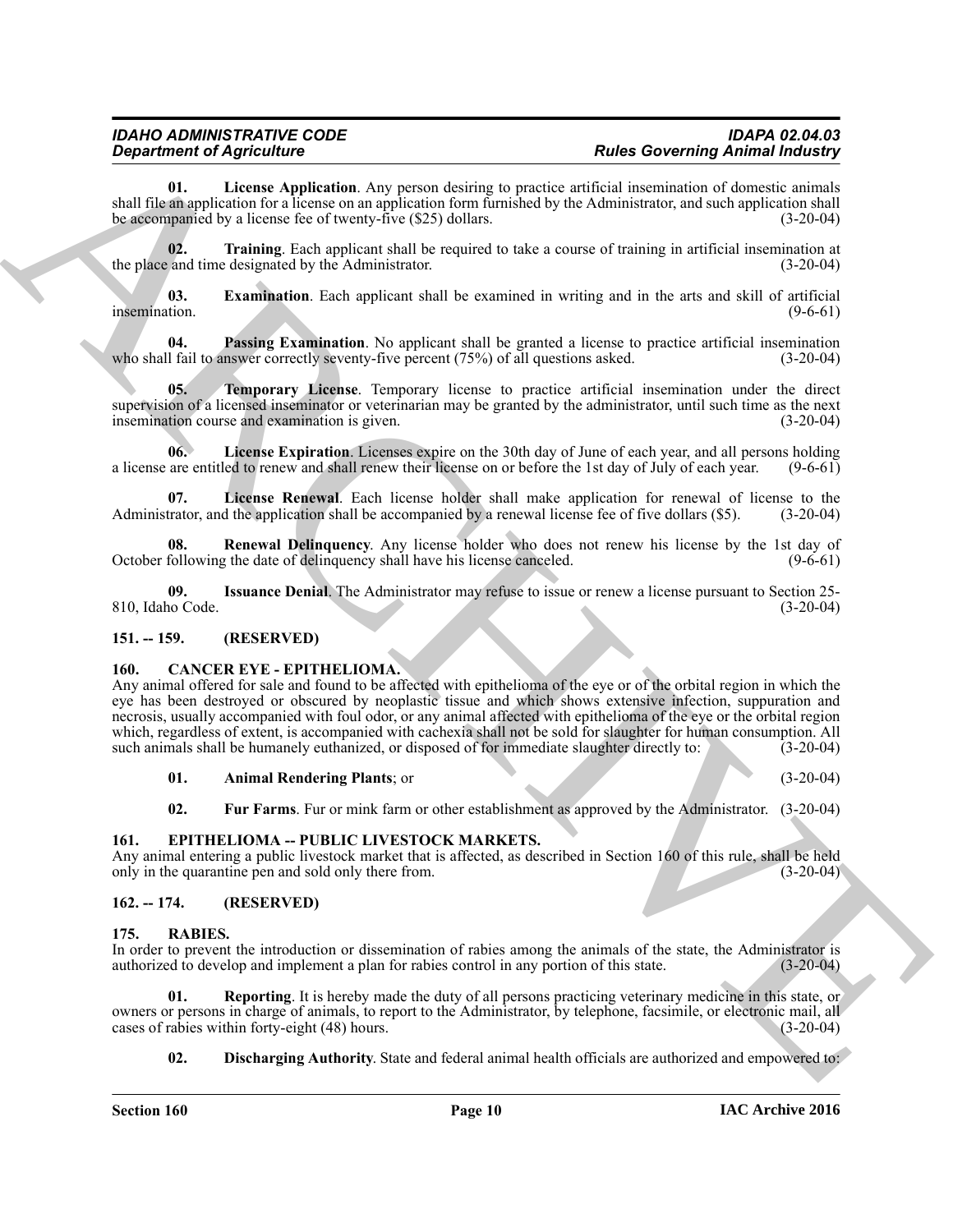$(3-20-04)$ 

**a.** Inspect, quarantine, treat, condemn, slaughter and dispose of any animals affected or infected with or exposed to rabies. (3-20-04)

**b.** Quarantine, clean and disinfect all premises where such animals have been kept.  $(3-20-04)$ 

**c.** Call upon sheriffs, constables and other peace officers to assist them in the discharge of their duties.  $(3-20-04)$ 

#### <span id="page-10-0"></span>**176. -- 179. (RESERVED)**

#### <span id="page-10-7"></span><span id="page-10-1"></span>**180. BIOLOGICALS.**

**Experiment of Agriculture**<br> **Archives** (Separation entity and contents also provide the New York (Separation (Separation (Separation entity)<br>
A Channeline, element and similar provide substitute the provide substitute in Veterinary serums, vaccines, recombinant vaccines, bacterins, biologic remedies, diagnostic agents, immunoassay agents and diagnostic probes used in the treatment or diagnosis of disease of livestock, poultry, domestic animals, fish or fur bearing animals shall not be imported into or sold, distributed, or used within the state of Idaho unless such serum, vaccines, recombinant vaccines, bacterins, biologic remedies, diagnostic agents, immunoassay agents and diagnostic probes have been produced under a license by the United States Department of Agriculture and the manufacturers shall have a permit issued by the Idaho Department of Agriculture, Division of Animal Industries.

(3-20-04)

#### <span id="page-10-2"></span>**181. -- 189. (RESERVED)**

#### <span id="page-10-3"></span>**190. POULTRY AND RATITES.**

Any person producing poultry or ratites for any of the following uses, is required to be in compliance with the NPIP program: (5-3-03) program:  $(5-3-03)$ 

<span id="page-10-12"></span><span id="page-10-11"></span>**01. Sale of Live Birds or Hatching Eggs**. The sale of live birds or hatching eggs; or (5-3-03)

**02.** Release of Live Birds. Release of live birds, such as hunting clubs, hunting preserves, or dog trials; (5-3-03) or the release of live birds into the wild.

#### <span id="page-10-13"></span><span id="page-10-4"></span>**191. RECORD REQUIREMENTS.**

In addition to meeting the record keeping requirements of the NPIP program, all NPIP participants shall forward a copy of their annual flock qualification test results to the Division of Animal Industries within fifteen (15) days of the completion of testing.

#### <span id="page-10-5"></span>**192. INSPECTIONS.**

The premises where participants in the NPIP program raise poultry or ratites shall be inspected at least once each calendar vear by state or federal animal health officials. (5-3-03) calendar year by state or federal animal health officials.

<span id="page-10-9"></span>**01. Scheduling of Inspections**. State or federal animal health officials shall attempt to notify the NPIP participant prior to any inspection and shall schedule the annual inspections in advance with the NPIP participant.  $(5 - 3 - 03)$ 

<span id="page-10-8"></span>**02. Inspecting Records**. During normal business hours, state or federal animal health officials are authorized to inspect, review, and copy any poultry or ratite records deemed necessary to ensure compliance with these rules. State or federal animal health officials will attempt to notify the owner or operator of the premises where records are kept prior to inspecting records. (5-3-03) records are kept prior to inspecting records.

#### <span id="page-10-6"></span>**193. NPIP CERTIFICATES OF PARTICIPATION.**

The Division of Animal Industries will issue NPIP participation certificates annually to the owners of poultry and ratities that meet the following requirements: (4-2-08)

<span id="page-10-10"></span>**01. Records**. Each NPIP participant must have on file records of their flock qualification testing; and  $(5-3-03)$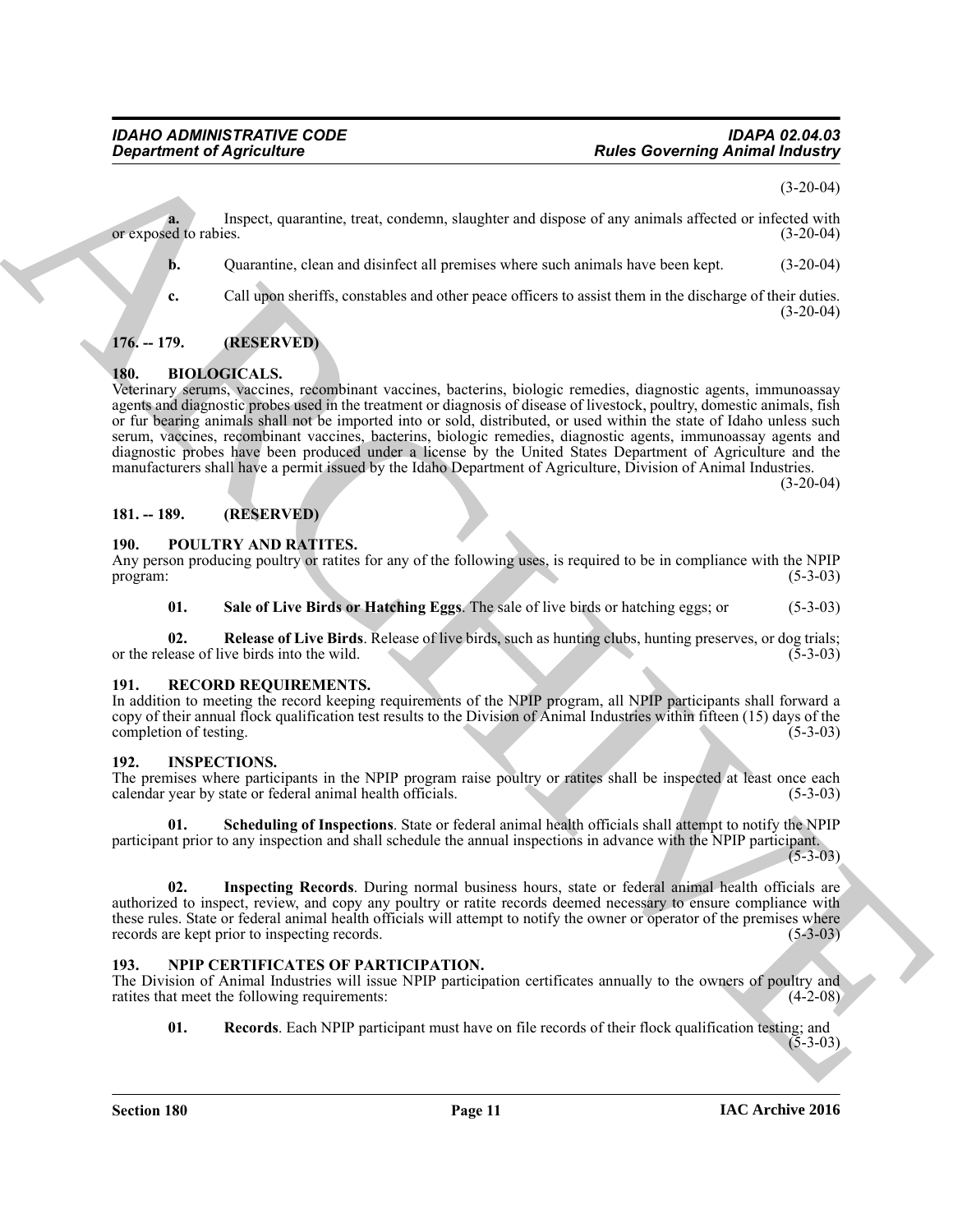<span id="page-11-17"></span>**02.** Inspection Forms. Each NPIP participant shall have on file a copy of the annual inspection form previous vear documenting compliance with the NPIP program. (5-3-03) from the previous year documenting compliance with the NPIP program.

#### <span id="page-11-0"></span>**194. -- 199. (RESERVED)**

#### <span id="page-11-1"></span>**200. EQUIDAE -- EQUINE INFECTIOUS ANEMIA.**

Official tests for EIA shall include the AGID test, the C-ELISA test, and other EIA tests approved by USDA or the Administrator. (3-20-04) Administrator. (3-20-04)

<span id="page-11-12"></span>**01. Blood Samples**. Equine blood samples collected for official EIA tests shall be collected by a state or federal animal health official or an accredited veterinarian who is licensed in the state in which the animal being tested is located. (3-20-04) tested is located.

<span id="page-11-13"></span>**02. Official Samples**. Official EIA test samples shall be accompanied to the testing laboratory by an official EIA test report on which is recorded the name and address of the owner or person in charge of the animal, the breed, sex, age and identification of the animal being tested. Identification shall include identifying tattoos, brands, color and distinctive markings. The accredited veterinarian or animal health official collecting the EIA test samples shall record the date the samples were collected and affix his signature to the official EIA test report shall record the date the samples were collected and affix his signature to the official EIA test report.

<span id="page-11-14"></span>**03. Official Tests**. Official EIA tests shall be conducted in a laboratory approved by USDA or the state of Idaho to conduct EIA tests. (3-20-04)

#### <span id="page-11-10"></span><span id="page-11-2"></span>**201. EIA IS A REPORTABLE DISEASE.**

All laboratories conducting EIA tests on Idaho origin equidae and all veterinarians who diagnose EIA in Idaho equidae shall report positive results of all EIA tests and diagnoses to the Administrator of Animal Industries within twenty-four (24) hours of such test or diagnosis. Negative test results shall be reported within forty-eight (48) hours. (3-20-04)

#### <span id="page-11-11"></span><span id="page-11-3"></span>**202. EIA INFECTED ANIMALS.**

**Example of Aprical Islam Section 14** Real Concerning the lines of European Section 14 Real Concerning Aprini Islam Section 14<br>
Example of the same of the same of the same of the same of the same of the same of the same o Any equidae which are positive to an official EIA test shall be declared to be infected with EIA and shall be designated as an EIA reactor. The Administrator may require or recommend a re-test of EIA reactors in order to confirm infection or identification of the animal. In cases where a confirmatory test is conducted, the final determination of infection will be delayed until the results of the confirmatory test are available. The animal on which a confirmatory test is to be conducted shall be placed under an official Hold Order until the results of the confirmatory test are available. (3-20-04) confirmatory test are available.

#### <span id="page-11-7"></span><span id="page-11-4"></span>**203. DISPOSITION OF EIA REACTORS.**

Equidae found to be infected with EIA shall be: (3-20-04)

**01. Quarantined**. Quarantined to the premises where the animal was found to be infected, the owner's or another premises that is approved by the Administrator. (4-2-08) premises, or another premises that is approved by the Administrator.

<span id="page-11-9"></span><span id="page-11-8"></span>**02. Duration of Quarantine**. The infected animal shall remain under quarantine until it is: (3-20-04)

- **a.** Consigned to slaughter at a USDA approved equine slaughter establishment; or (3-20-04)
- **b.** Euthanized and buried or incinerated; or (3-20-04)
- <span id="page-11-16"></span>**c.** Donated to a university or other research facility for use in EIA research projects.  $(3-20-04)$

#### <span id="page-11-5"></span>**204. ISOLATION OF EIA REACTORS.**

The quarantine premises or area for EIA reactors shall provide no less than two-hundred (200) yards separation from all other equidae. The quarantine area and quarantined animals therein may be monitored periodically by state or federal animal health officials to ensure that provisions of the quarantine are being met. (3-20-04) federal animal health officials to ensure that provisions of the quarantine are being met.

#### <span id="page-11-15"></span><span id="page-11-6"></span>**205. IDENTIFICATION OF EIA REACTORS.**

All equidae found to be infected with EIA shall be identified with an "82 A" brand on the left neck or left shoulder of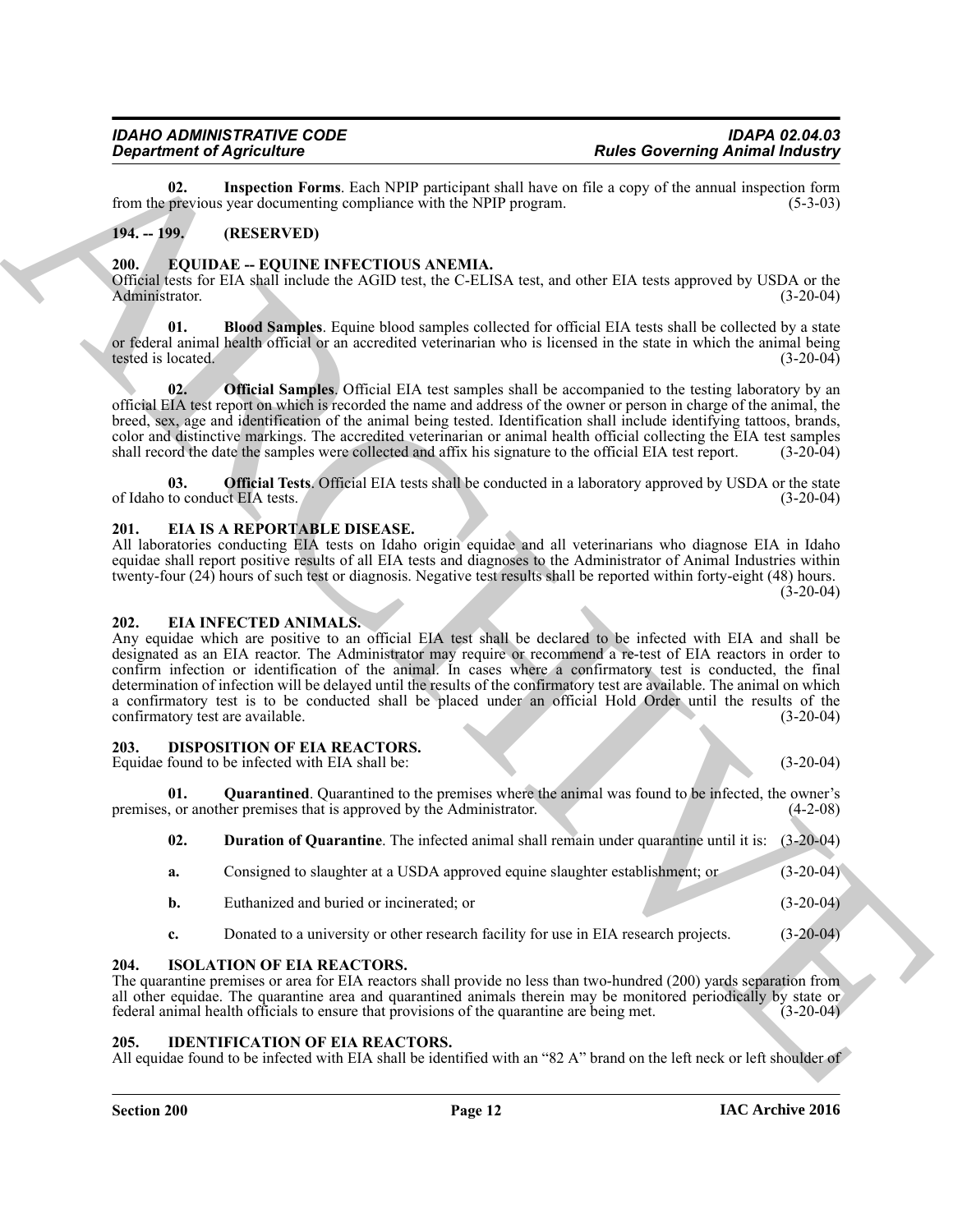the animal. Identification as an EIA reactor shall be accomplished within fifteen (15) days of notification that the animal is infected with EIA. The "82 A" brand shall be at least two (2) inches high and may be either a hot iron brand or a freeze brand.  $(3-20-04)$ or a freeze brand.

#### <span id="page-12-0"></span>**206. EXPOSED EQUIDAE.**

EIA exposed equidae may include all equidae that are held within two-hundred (200) yards of the location where an EIA reactor is or was maintained. EIA reactor is or was maintained.

<span id="page-12-4"></span>**01. Hold Order**. Exposed equidae shall be placed under a Hold Order until the animals have been tested negative to EIA at least sixty (60) days after the last reactor animal has been removed from the premises.

(3-20-04)

<span id="page-12-5"></span>**02.** Movement of Exposed Equids. Individual exposed equids, which have not had a negative sixty (60) day test, may be allowed to move under Hold Order for specific purposes if they have a negative EIA test prior to movement. Such movement shall not be for longer than fifteen (15) days. (3-20-04)

#### <span id="page-12-1"></span>**207. EXTENDED VALIDITY EQUINE CERTIFICATES.**

**Example of April 1980**<br> **Example of April 1980**<br> **Example of April 1980**<br> **Example of April 1980**<br> **Example of April 1980**<br> **Example of April 1980**<br> **Example of April 1980**<br> **ARCHIVES CONTINE OF APPROXIMATION CONTINUES (** Provided there is a written agreement between the Administrator and the chief livestock sanitary official of the state of destination, Idaho origin equidae may be moved from Idaho for shows, rides or other equine events and return to Idaho on an extended validity equine certificate under a state system of equine certification acceptable to the Administrator and the state of destination. The Administrator may authorize the movement of equidae into or out of Idaho on extended validity equine certificates under the following conditions: (3-20-04) Idaho on extended validity equine certificates under the following conditions:

<span id="page-12-10"></span>**01. Purpose of Certificate**. The movement involves short term travel to or from the state of Idaho for participation in equine activities, including but not limited to, participation in equine events, shows, rodeos, ropings, trail rides and search and rescue activities. trail rides and search and rescue activities.

<span id="page-12-9"></span>**02. Limitations of Certificate**. The movement does not involve the sale or change of ownership of the equid, animal breeding activities or movements that involve stays of longer than ninety (90) days. Movements for these purposes shall be accompanied by a certificate of veterinary inspection. (3-20-04) these purposes shall be accompanied by a certificate of veterinary inspection.

<span id="page-12-8"></span>**03. Completion, Reporting, and Approval of Certificate**. The extended validity equine certificate is properly completed, the required tests and certifications are recorded on the certificate and a copy of the completed certificate is submitted to and approved by the Administrator.

<span id="page-12-7"></span>**04. Certificate Validity**. Extended validity equine certificates shall be valid for no longer than six (6) months from the date of veterinary inspection.

<span id="page-12-11"></span>**05. Reporting Itinerary**. The recipients of extended validity equine certificates shall be required to submit a travel itinerary for the equidae to the Administrator within ten (10) working days following the date of expiration of the certificate. The travel itinerary shall include a listing of all travel, including dates, purpose and destinations of travel that the equid has made out of the state of Idaho during the validity of the certificate. (3-20-04)

<span id="page-12-6"></span>**06. Cancellation of Certificate**. The Administrator may cancel any extended validity equine certificate in the event of serious or emergency disease situations or for the certificate holders' failure to comply with the rules that apply to such certificates. Cancellation of the certificates may be accomplished by written or verbal notice to certificate holders. Verbal notice shall be confirmed by written notice. The canceled certificate will become invalid on the date and at the time of initial notification. (3-20-04)

#### <span id="page-12-2"></span>**208. -- 299. (RESERVED)**

#### <span id="page-12-12"></span><span id="page-12-3"></span>**300. FOREIGN ANIMAL AND REPORTABLE DISEASES.**

It is the duty of all persons in Idaho to report to the Administrator immediately, by telephone, facsimile, or electronic mail, any lesions or symptoms resembling any of the foreign animal and reportable diseases listed in this chapter, that they may find existing among the animals in Idaho. The Administrator may add a foreign animal and reportable disease by issuing an administrative order explaining in writing the reasons for requiring the disease to be reported.

 $(4-2-08)$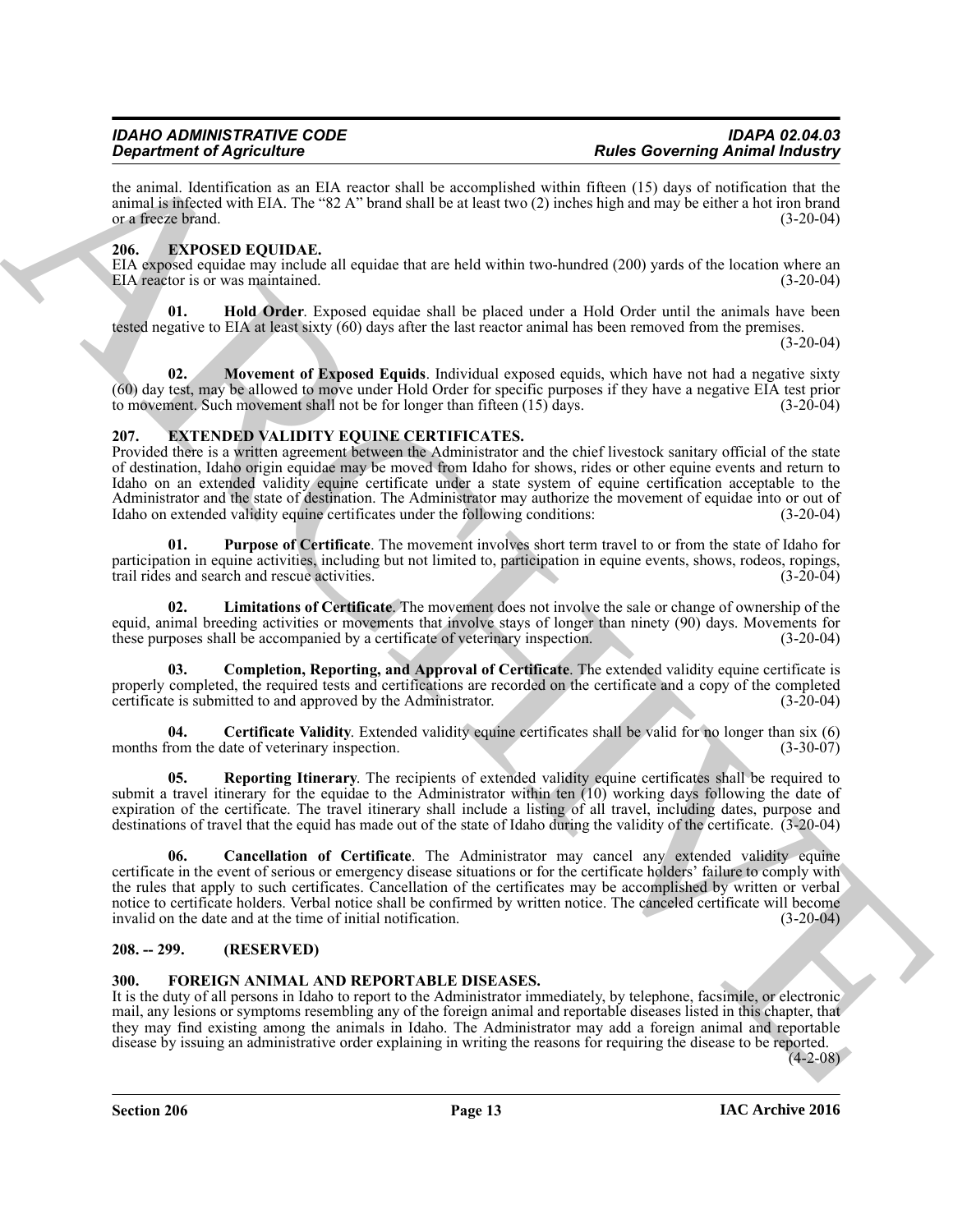|      | <b>Department of Agriculture</b>                          | <b>Rules Governing Animal Industry</b> |  |
|------|-----------------------------------------------------------|----------------------------------------|--|
| 301. | FOREIGN ANIMAL AND REPORTABLE DISEASES: MULTIPLE SPECIES. |                                        |  |
|      | Anthrax.<br>01.                                           | $(4-2-08)$                             |  |
|      | Brucellosis.<br>02.                                       | $(4-2-08)$                             |  |
|      | Foot and Mouth Disease.<br>03.                            | $(4-2-08)$                             |  |
|      | 04.<br>Heartwater.                                        | $(4-2-08)$                             |  |
|      | Leishmaniasis.<br>05.                                     | $(4-2-08)$                             |  |
|      | Plague (Yersinia pestis).<br>06.                          | $(4-2-08)$                             |  |
|      | Pseudorabies.<br>07.                                      | $(4-2-08)$                             |  |
|      | Q Fever (Coxiella burnetti).<br>08.                       | $(4-2-08)$                             |  |
|      | 09.<br>Rabies.                                            | $(4-2-08)$                             |  |
|      | 10.<br><b>Rift Valley Fever.</b>                          | $(4-2-08)$                             |  |
|      | Scabies.<br>11.                                           | $(4-2-08)$                             |  |
|      | 12.<br><b>Screw Worms.</b>                                | $(4-2-08)$                             |  |
|      | 13.<br>Theileriosis.                                      | $(4-2-08)$                             |  |
|      | 14.<br>Trypanosomiasis.                                   | $(4-2-08)$                             |  |
|      | 15.<br>Tuberculosis.                                      | $(4-2-08)$                             |  |
|      | Tularemia.<br>16.                                         | $(4-2-08)$                             |  |
|      | <b>Vesicular Stomatitis.</b><br>17.                       | $(4-2-08)$                             |  |
| 302. | FOREIGN ANIMAL AND REPORTABLE DISEASES - AVIAN DISEASES.  |                                        |  |
|      | 01.<br>Avian Influenza.                                   | $(4-2-08)$                             |  |
|      | 02.<br>Avian Chlamydiosis (Psittacosis).                  | $(4-2-08)$                             |  |
|      | <b>Exotic Newcastle Disease.</b><br>03.                   | $(4 - 2 - 08)$                         |  |
| 303. | FOREIGN ANIMAL AND REPORTABLE DISEASES - BOVINE DISEASES. |                                        |  |
|      | 01.<br>Babesiosis.                                        | $(4-2-08)$                             |  |
|      | 02.<br>Bovine Brucellosis (B. abortus).                   | $(4-2-08)$                             |  |
|      | 03.<br>Bovine Spongiform Encephalopathy.                  | $(4-2-08)$                             |  |
|      | 04.<br><b>Bovine Tuberculosis.</b>                        | $(4-2-08)$                             |  |
|      | 05.<br>Contagious Bovine Pleuropneumonia.                 | $(4-2-08)$                             |  |

#### <span id="page-13-27"></span><span id="page-13-26"></span><span id="page-13-25"></span><span id="page-13-24"></span><span id="page-13-23"></span><span id="page-13-22"></span><span id="page-13-21"></span><span id="page-13-20"></span><span id="page-13-19"></span><span id="page-13-18"></span><span id="page-13-17"></span><span id="page-13-16"></span><span id="page-13-15"></span><span id="page-13-14"></span><span id="page-13-13"></span><span id="page-13-12"></span><span id="page-13-11"></span><span id="page-13-10"></span><span id="page-13-9"></span><span id="page-13-8"></span><span id="page-13-7"></span><span id="page-13-6"></span><span id="page-13-5"></span><span id="page-13-4"></span><span id="page-13-3"></span><span id="page-13-2"></span><span id="page-13-1"></span><span id="page-13-0"></span>**301. FOREIGN ANIMAL AND REPORTABLE DISEASES: MULTIPLE SPECIES.**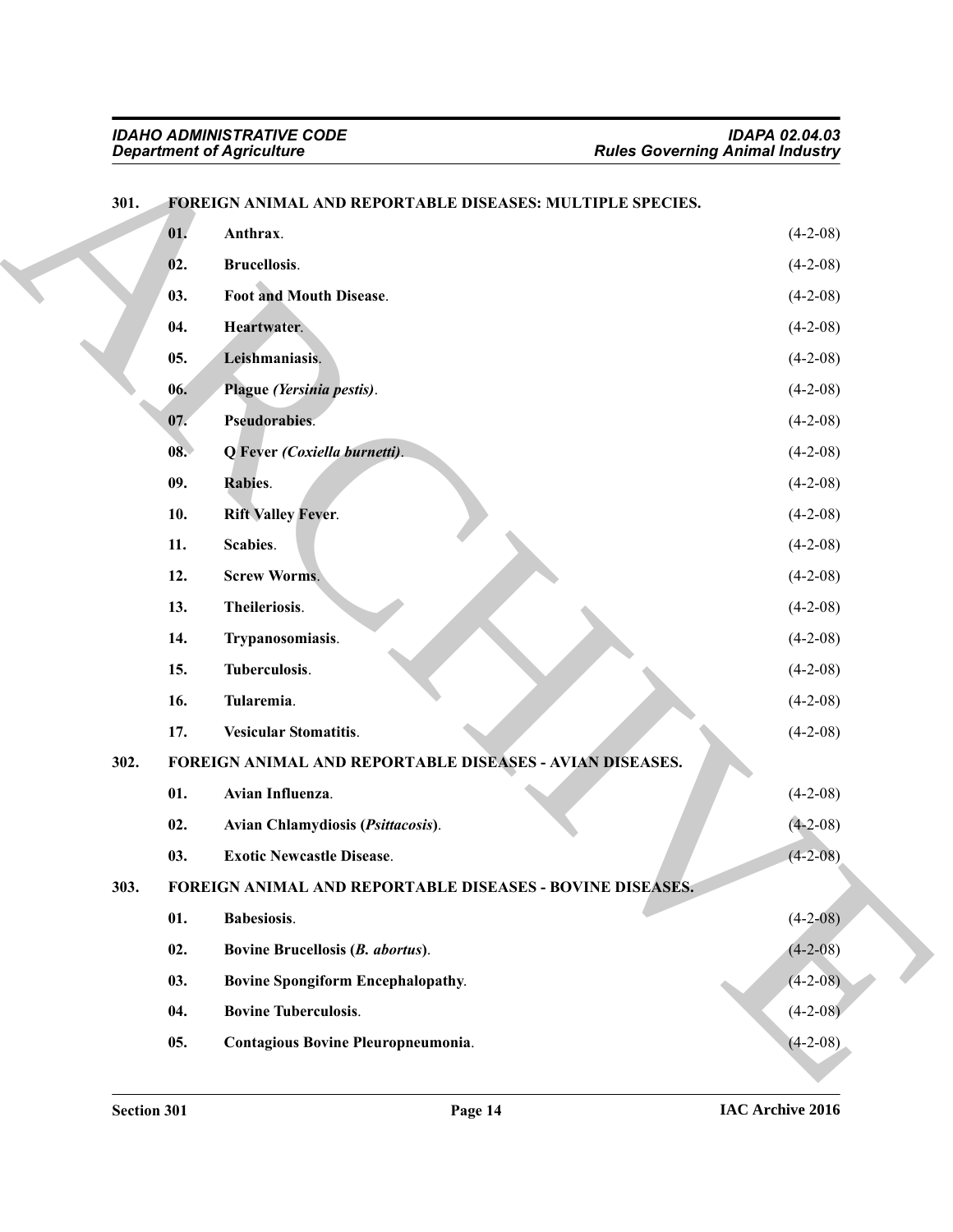<span id="page-14-30"></span><span id="page-14-29"></span><span id="page-14-28"></span><span id="page-14-27"></span><span id="page-14-26"></span><span id="page-14-25"></span><span id="page-14-24"></span><span id="page-14-23"></span><span id="page-14-22"></span><span id="page-14-21"></span><span id="page-14-20"></span><span id="page-14-19"></span><span id="page-14-18"></span><span id="page-14-17"></span><span id="page-14-16"></span><span id="page-14-15"></span><span id="page-14-14"></span><span id="page-14-13"></span><span id="page-14-12"></span><span id="page-14-11"></span><span id="page-14-10"></span><span id="page-14-9"></span><span id="page-14-8"></span><span id="page-14-7"></span><span id="page-14-6"></span><span id="page-14-5"></span><span id="page-14-4"></span><span id="page-14-3"></span><span id="page-14-2"></span><span id="page-14-1"></span><span id="page-14-0"></span>

|      | <b>IDAHO ADMINISTRATIVE CODE</b><br><b>Department of Agriculture</b>                                                   | <b>IDAPA 02.04.03</b><br><b>Rules Governing Animal Industry</b> |
|------|------------------------------------------------------------------------------------------------------------------------|-----------------------------------------------------------------|
| 06.  | Crimean Congo Hemorrhagic Fever.                                                                                       | $(4-2-08)$                                                      |
| 07.  | <b>Lumpy Skin Disease.</b>                                                                                             | $(4-2-08)$                                                      |
| 08.  | <b>Malignant Catarrhal Fever (Foreign Type).</b>                                                                       | $(4-2-08)$                                                      |
| 09.  | Rinderpest.                                                                                                            | $(4-2-08)$                                                      |
| 10.  | Trichomoniasis.                                                                                                        | $(4-2-08)$                                                      |
| 304. | <b>FOREIGN ANIMAL AND REPORTABLE DISEASES - CERVIDAE DISEASES.</b><br>Chronic Wasting Disease is a reportable disease. | $(4-2-08)$                                                      |
| 305. | FOREIGN ANIMAL AND REPORTABLE DISEASES - EQUINE DISEASES.                                                              |                                                                 |
| 01.  | <b>African Horse Sickness.</b>                                                                                         | $(4-2-08)$                                                      |
| 02.  | <b>Contagious Equine Metritis.</b>                                                                                     | $(4-2-08)$                                                      |
| 03.  | Dourine.                                                                                                               | $(4-2-08)$                                                      |
| 04.  | Equine Encephalomyelitis (Eastern, Western, Venezuelan).                                                               | $(4-2-08)$                                                      |
| 05.  | <b>Equine Infectious Anemia.</b>                                                                                       | $(4-2-08)$                                                      |
| 06.  | <b>Equine Piroplasmosis (Babesiosis).</b>                                                                              | $(4-2-08)$                                                      |
| 07.  | <b>Equine Viral Arteritis.</b>                                                                                         | $(5 - 8 - 09)$                                                  |
| 08.  | Glanders.                                                                                                              | $(4-2-08)$                                                      |
| 09.  | Hendra Virus.                                                                                                          | $(4-2-08)$                                                      |
| 10.  | <b>Japanese Encephalitis.</b>                                                                                          | $(4-2-08)$                                                      |
| 11.  | Surra (Trypanosoma evansi).                                                                                            | $(4-2-08)$                                                      |
| 306. | FOREIGN ANIMAL AND REPORTABLE DISEASES - FISH DISEASES.                                                                |                                                                 |
| 01.  | <b>Asian Tapeworm of Carp.</b>                                                                                         | $(4-2-08)$                                                      |
| 02.  | <b>Oncorhynchus Masou Virus Disease.</b>                                                                               | $(4-2-08)$                                                      |
| 03.  | <b>Spring Viremia of Carp.</b>                                                                                         | $(4 - 2 - 08)$                                                  |
| 04.  | Viral Hemorrhagic Septicemia.                                                                                          | $(4-2-08)$                                                      |
| 307. | FOREIGN ANIMAL AND REPORTABLE DISEASES - LAGOMORPH DISEASES.<br>Rabbit Hemorrhagic Disease is a reportable disease.    | $(4-2-08)$                                                      |
| 308. | FOREIGN ANIMAL AND REPORTABLE DISEASES - SHEEP AND GOAT DISEASES.                                                      |                                                                 |
| 01.  | Contagious Caprine Pleuropneumonia.                                                                                    | $(4-2-08)$                                                      |
| 02.  | Nairobi Sheep Disease.                                                                                                 | $(4-2-08)$                                                      |
| 03.  | Ovine Brucellosis (B. melitensis).                                                                                     | $(4-2-08)$                                                      |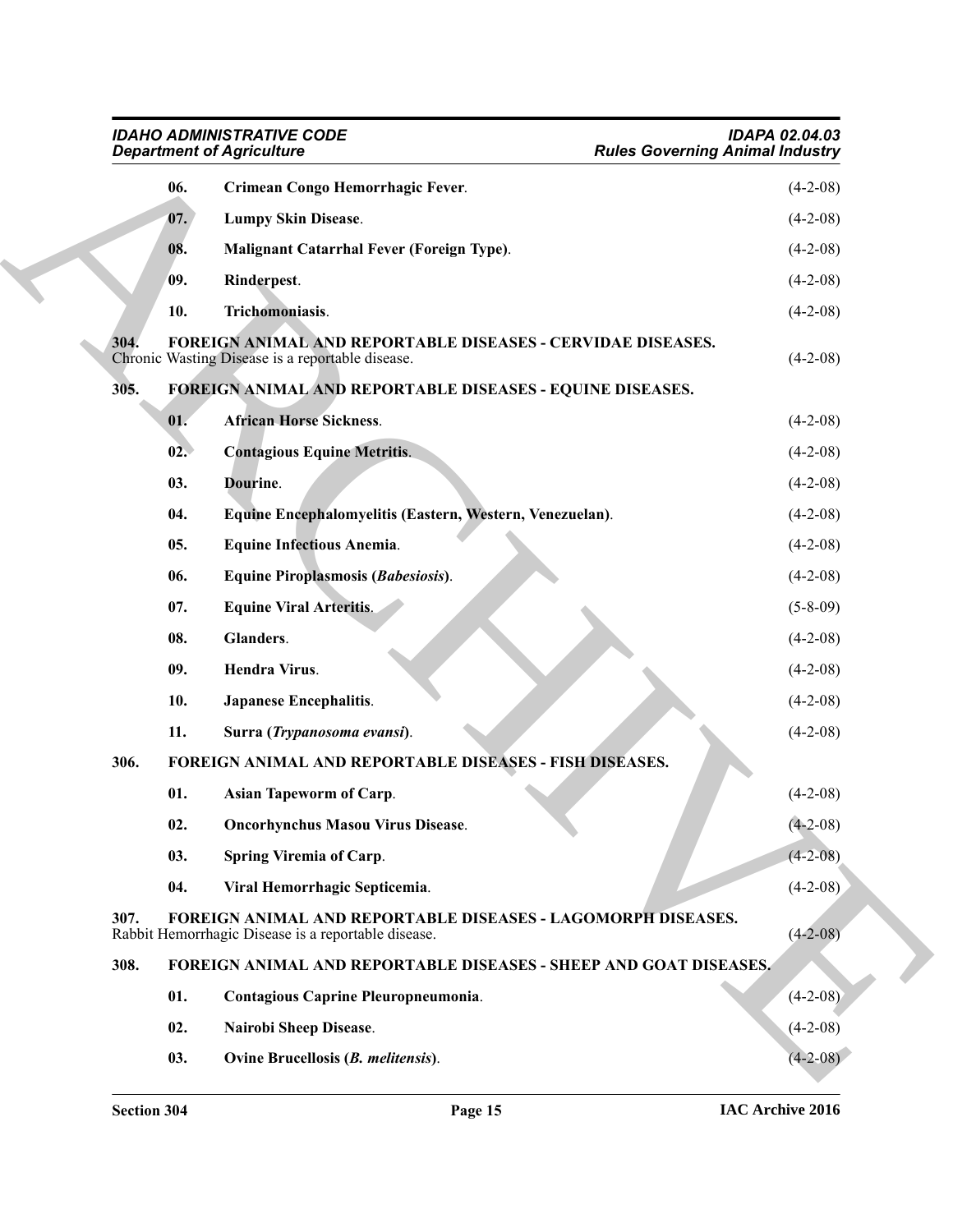<span id="page-15-13"></span><span id="page-15-12"></span><span id="page-15-11"></span><span id="page-15-10"></span><span id="page-15-9"></span><span id="page-15-8"></span><span id="page-15-0"></span>

|               | 04. | <b>Peste des Petits Ruminants.</b>                              | $(4-2-08)$ |
|---------------|-----|-----------------------------------------------------------------|------------|
|               | 05. | Scrapie.                                                        | $(4-2-08)$ |
|               | 06. | Sheep and Goat Pox.                                             | $(4-2-08)$ |
| 309.          |     | <b>FOREIGN ANIMAL AND REPORTABLE DISEASES - SWINE DISEASES.</b> |            |
|               | 01. | <b>African Swine Fever.</b>                                     | $(4-2-08)$ |
|               | 02. | <b>Classical Swine Fever (Hog Cholera).</b>                     | $(4-2-08)$ |
|               | 03. | <b>Enterovirus Encephalitis (Teschen Disease).</b>              | $(4-2-08)$ |
|               | 04. | <b>Nipah Virus Encephalitis.</b>                                | $(4-2-08)$ |
|               | 05. | Porcine Brucellosis (B. suis).                                  | $(4-2-08)$ |
|               | 07. | <b>Swine Vesicular Disease.</b>                                 | $(4-2-08)$ |
| $310. - 329.$ |     | (RESERVED)                                                      |            |
| 330.          |     | <b>NOTIFIABLE DISEASES.</b>                                     |            |

<span id="page-15-27"></span><span id="page-15-26"></span><span id="page-15-25"></span><span id="page-15-24"></span><span id="page-15-23"></span><span id="page-15-22"></span><span id="page-15-21"></span><span id="page-15-20"></span><span id="page-15-19"></span><span id="page-15-18"></span><span id="page-15-17"></span><span id="page-15-16"></span><span id="page-15-15"></span><span id="page-15-14"></span><span id="page-15-7"></span><span id="page-15-6"></span><span id="page-15-5"></span><span id="page-15-4"></span><span id="page-15-3"></span><span id="page-15-2"></span><span id="page-15-1"></span>All veterinarians licensed to practice in Idaho shall report any notifiable diseases listed in this chapter to the Administrator. The Administrator may add a notifiable disease by issuing an administrative order explaining in writing the reasons for requiring the disease to be reported. (4-2-08) writing the reasons for requiring the disease to be reported.

# Gegard of Agriculture<br>
1. Period on Picti Ruminum.<br>
1. The disc Covereign Animal is desired (4-2.08)<br>
1. Series Contact Manufacture<br>
1. African Solution Reflect Debter).<br>
1. African Solution Reflect Debter).<br>
1. African S **331. NOTIFIABLE DISEASES: MIXED SPECIES DISEASES.** West Nile Virus is a notifiable disease. (4-2-08) **332. NOTIFIABLE DISEASES: AVIAN DISEASES. 01. Avian Mycoplasmosis (***M. gallisepticum and M. synoviae***)**. (4-2-08) **02. Fowl Typhoid (***Salmonella gallinarum***)**. (4-2-08) **03. Pullorum Disease (***Salmonella pullorum***)**. (4-2-08) **333. NOTIFIABLE DISEASES: BOVINE DISEASES. 01. Hemorrhagic Septicemia (***Pasteurella multocida***)**. (4-2-08) **02. Malignant Catarrhal Fever (Sheep Associated)**. (4-2-08) **334. NOTIFIABLE DISEASES: EQUINE DISEASES. 01. Equine Herpesvirus Myeloencephalopathy**. (5-8-09) **02. Equine Rhinopneumonitis**. (4-2-08) **335. NOTIFIABLE DISEASES: FISH DISEASES. 01. Epizootic Hematopoietic Necrosis**. (4-2-08) **02. Infectious Hematopoietic Necrosis**. (4-2-08)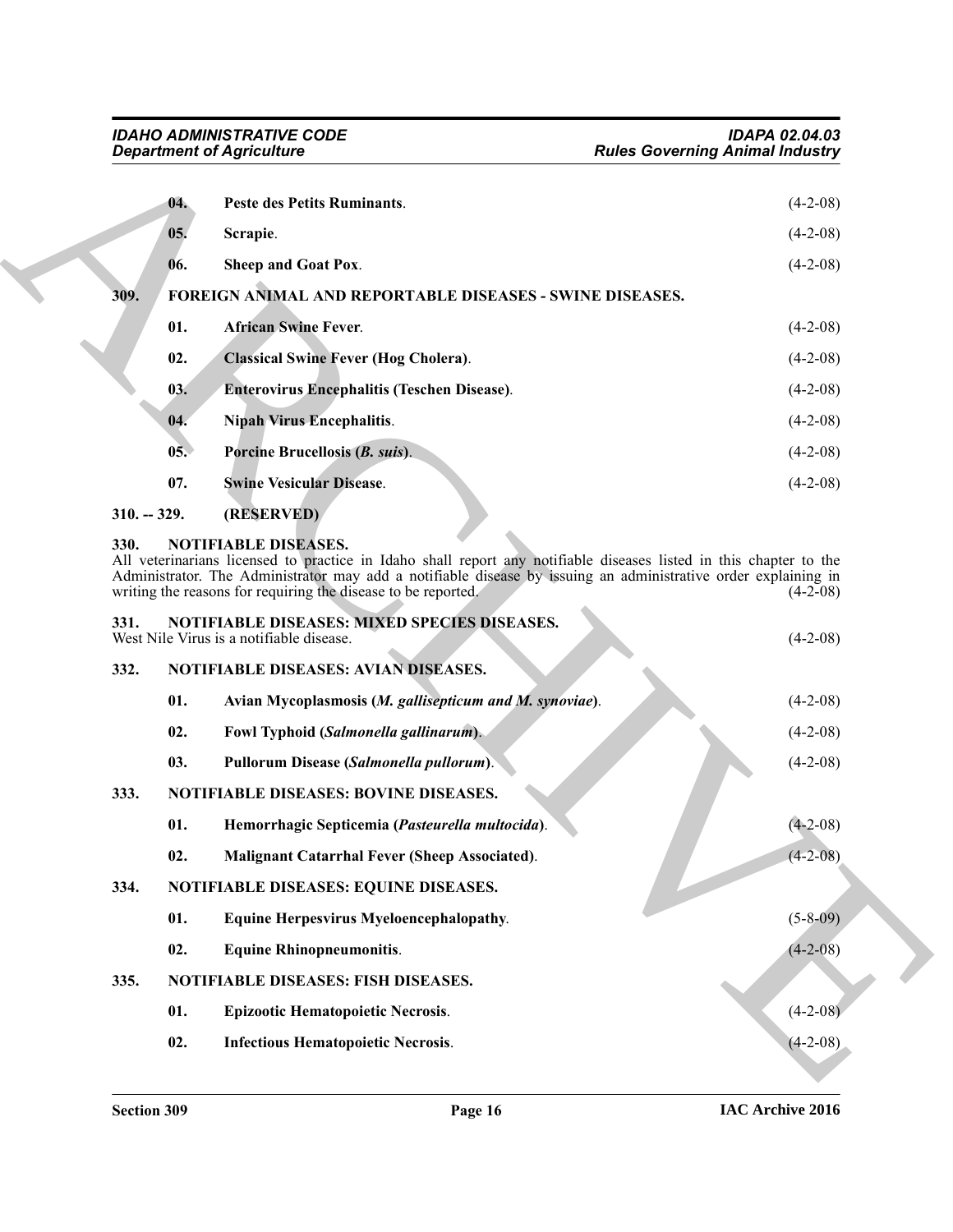<span id="page-16-16"></span><span id="page-16-15"></span><span id="page-16-14"></span><span id="page-16-13"></span><span id="page-16-12"></span><span id="page-16-11"></span><span id="page-16-10"></span><span id="page-16-1"></span><span id="page-16-0"></span>

| <b>IDAHO ADMINISTRATIVE CODE</b><br><b>Department of Agriculture</b> |                                                                                                                                                                                                                                                                                                                                                                                                                                                             | <b>IDAPA 02.04.03</b><br><b>Rules Governing Animal Industry</b> |  |
|----------------------------------------------------------------------|-------------------------------------------------------------------------------------------------------------------------------------------------------------------------------------------------------------------------------------------------------------------------------------------------------------------------------------------------------------------------------------------------------------------------------------------------------------|-----------------------------------------------------------------|--|
| 03.                                                                  | <b>Whirling Disease.</b>                                                                                                                                                                                                                                                                                                                                                                                                                                    | $(4-2-08)$                                                      |  |
| 336.                                                                 | NOTIFIABLE DISEASES: LAGOMORPH DISEASES.<br>Myxomatosis is a notifiable disease.                                                                                                                                                                                                                                                                                                                                                                            | $(4-2-08)$                                                      |  |
| 337.                                                                 | NOTIFIABLE DISEASES: SHEEP AND GOAT DISEASES.                                                                                                                                                                                                                                                                                                                                                                                                               |                                                                 |  |
| 01.                                                                  | <b>Bluetongue.</b>                                                                                                                                                                                                                                                                                                                                                                                                                                          | $(4-2-08)$                                                      |  |
| 02.                                                                  | Caprine Arthritis/Encephalitis (CAE).                                                                                                                                                                                                                                                                                                                                                                                                                       | $(4-2-08)$                                                      |  |
| 03.                                                                  | <b>Caseous Lymphadenitis.</b>                                                                                                                                                                                                                                                                                                                                                                                                                               | $(4-2-08)$                                                      |  |
| 04.                                                                  | Contagious Agalactia (Mycoplasma spp.).                                                                                                                                                                                                                                                                                                                                                                                                                     | $(4-2-08)$                                                      |  |
| 05.                                                                  | Enzootic Abortion (Chlamydia psittici).                                                                                                                                                                                                                                                                                                                                                                                                                     | $(4-2-08)$                                                      |  |
| 06.                                                                  | Footrot.                                                                                                                                                                                                                                                                                                                                                                                                                                                    | $(4-2-08)$                                                      |  |
| 07.                                                                  | Haemonchus Contortus (drug-resistant).                                                                                                                                                                                                                                                                                                                                                                                                                      | $(4-2-08)$                                                      |  |
| 08.                                                                  | <b>Johne's Disease.</b>                                                                                                                                                                                                                                                                                                                                                                                                                                     | $(4-2-08)$                                                      |  |
| 09.                                                                  | Maedi-Visna/Ovine Progressive Pneumonia (OPP).                                                                                                                                                                                                                                                                                                                                                                                                              | $(4-2-08)$                                                      |  |
| 10.                                                                  | Ovine Epididymitis (Brucella ovis).                                                                                                                                                                                                                                                                                                                                                                                                                         | $(4-2-08)$                                                      |  |
| 11.                                                                  | <b>Toxoplasma Gondii Abortion.</b>                                                                                                                                                                                                                                                                                                                                                                                                                          | $(4-2-08)$                                                      |  |
| 12.                                                                  | Vibrionic Abortion (Campylobacter fetus).                                                                                                                                                                                                                                                                                                                                                                                                                   | $(4-2-08)$                                                      |  |
| 338.                                                                 | NOTIFIABLE DISEASES: SWINE DISEASES.                                                                                                                                                                                                                                                                                                                                                                                                                        |                                                                 |  |
| 01.                                                                  | Porcine Reproductive and Respiratory Syndrome (PRRS).                                                                                                                                                                                                                                                                                                                                                                                                       | $(4-2-08)$                                                      |  |
| 02.                                                                  | <b>Transmissible Gastroenteritis.</b>                                                                                                                                                                                                                                                                                                                                                                                                                       | $(4-2-08)$                                                      |  |
| $339. - 359.$                                                        | (RESERVED)                                                                                                                                                                                                                                                                                                                                                                                                                                                  |                                                                 |  |
| 360.                                                                 | <b>ACTINOMYCOSIS (LUMP JAW).</b>                                                                                                                                                                                                                                                                                                                                                                                                                            |                                                                 |  |
| 01.                                                                  | Selling Diseased Animal. It shall be unlawful for any person to knowingly sell, offer for sale, or in<br>any manner transfer ownership to another person any animal infected or affected with the disease known as<br>actinomycosis or lump jaw if the disease shows well-marked clinical symptoms, or is in the advanced stage, except<br>for immediate slaughter, and then only in accordance with the meat inspection rules and regulations of the USDA. | $(4-2-08)$                                                      |  |
| 02.                                                                  | Public Livestock Markets. Animals showing well marked clinical symptoms or in the advanced<br>stage of actinomycosis or lump jaw passing through public livestock markets shall be placed in quarantine pens and<br>sold only from the quarantine pen.                                                                                                                                                                                                      | $(4-2-08)$                                                      |  |
| $361. - 399.$                                                        | (RESERVED)                                                                                                                                                                                                                                                                                                                                                                                                                                                  |                                                                 |  |
| 400.                                                                 | <b>GARBAGE FEEDING.</b><br>No person shall feed garbage to swine.                                                                                                                                                                                                                                                                                                                                                                                           | $(3-20-04)$                                                     |  |
| 01.                                                                  | <b>Household Wastes</b> . Private household wastes not removed from the premises where produced                                                                                                                                                                                                                                                                                                                                                             |                                                                 |  |

#### <span id="page-16-25"></span><span id="page-16-24"></span><span id="page-16-23"></span><span id="page-16-22"></span><span id="page-16-21"></span><span id="page-16-20"></span><span id="page-16-19"></span><span id="page-16-18"></span><span id="page-16-17"></span><span id="page-16-8"></span><span id="page-16-4"></span><span id="page-16-3"></span><span id="page-16-2"></span>**360. ACTINOMYCOSIS (LUMP JAW).**

#### <span id="page-16-9"></span><span id="page-16-7"></span><span id="page-16-6"></span><span id="page-16-5"></span>**361. -- 399. (RESERVED)**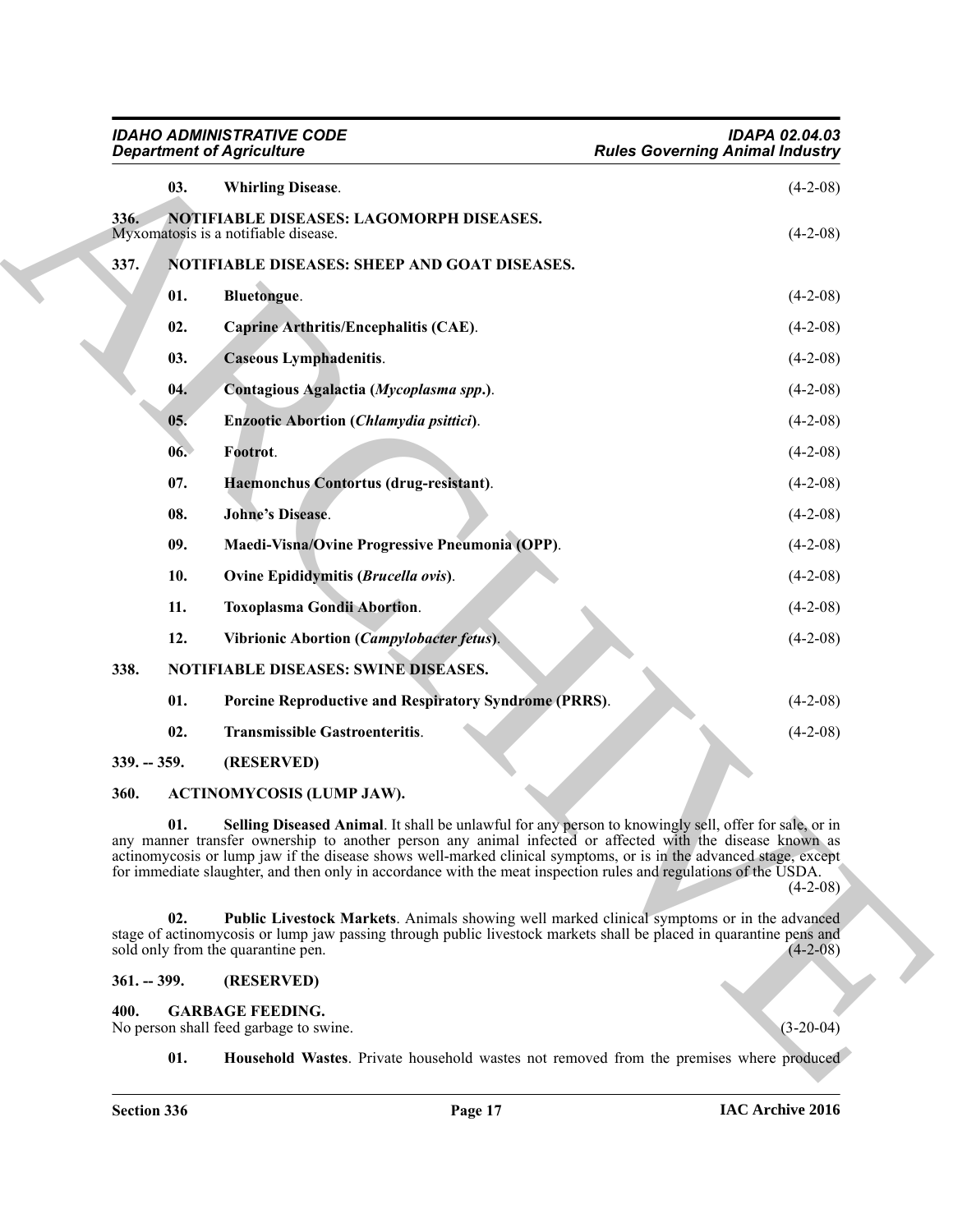<span id="page-17-11"></span>shall not be considered garbage. (3-20-04)

**02. Inspection and Investigation**. The Administrator is authorized to enter upon any private or public property for the purpose of inspecting and investigating conditions relating to the feeding of garbage to swine.

(3-20-04)

#### <span id="page-17-0"></span>**401. PSEUDORABIES -- PROCEDURES FOR CONTROL AND ERADICATION.**

<span id="page-17-14"></span>**01. Laboratories**. Blood, serum, tissues, or other samples are to be tested only by state/federalapproved laboratories. (3-20-04)

<span id="page-17-16"></span>**02.** Supervision. State or federal veterinarians shall supervise pseudorabies control and eradication (3-20-04) efforts.  $(3-20-04)$ 

<span id="page-17-15"></span>**03. Quarantines**. Any herd in which any livestock has been determined to be infected with pseudorabies by an official pseudorabies test or diagnosed by a veterinarian as having pseudorabies shall be placed under official state quarantine for pseudorabies.

**a.** All swine on pseudorabies-infected premises shall be sold for slaughter under permit within fifteen s of diagnosis. (3-20-04)  $(15)$  days of diagnosis.

**Equivariant of Agriculture Constraints and the state of the state of the state of the state of the state of the state of the state of the state of the state of the state of the state of the state of the state of the stat b.** Livestock, other than swine, on pseudorabies infected premises shall be confined to the premises for a period of ten (10) days after the swine herd is sold for slaughter. Livestock, other than swine can, under permit, be moved to a separate holding area and be released from quarantine after a period of ten (10) days, if no signs of pseudorabies occur in the animals. (3-20-04) pseudorabies occur in the animals.

#### <span id="page-17-17"></span><span id="page-17-1"></span>**402. PSEUDORABIES VACCINE.**

No person shall import into Idaho, possess, use, keep, buy, sell, offer for sale, barter, exchange, give away, or otherwise dispose of any pseudorabies vaccine without written permission from the Administrator. (3-20-04) otherwise dispose of any pseudorabies vaccine without written permission from the Administrator.

#### <span id="page-17-19"></span><span id="page-17-2"></span>**403. VACCINATED SWINE.**

No person shall import into Idaho any swine that have been vaccinated for Pseudorabies. (3-20-04)

#### <span id="page-17-3"></span>**404. -- 419. (RESERVED)**

#### <span id="page-17-10"></span><span id="page-17-4"></span>**420. ERADICATION METHODS.**

The elimination of pseudorabies from a herd shall be accomplished in accordance with the USDA Program Standards for pseudorabies. (3-20-04) for pseudorabies.

#### <span id="page-17-5"></span>**421. -- 429. (RESERVED)**

#### <span id="page-17-13"></span><span id="page-17-6"></span>**430. IDENTIFICATION OF INFECTED SWINE.**

All seropositive and infected swine are to be individually identified by placing an ear tag in the left ear of the animal. The reactor tag number shall be recorded on movement documents. Identification shall be accomplished within five (5) days of the date the animals were reported as positive or infected. (3-20-04)  $(5)$  days of the date the animals were reported as positive or infected.

#### <span id="page-17-12"></span><span id="page-17-7"></span>**431. IDENTIFICATION OF EXPOSED SWINE.**

All exposed swine that are removed from the premises of origin shall be individually identified by placing a swine identification tag in the right ear of the animal. The identification number shall be recorded on movement documents. Individual identification may be waived for swine moving directly to slaughter, on a permit, in a sealed vehicle.

 $(3-20-04)$ 

#### <span id="page-17-8"></span>**432. -- 449. (RESERVED)**

#### <span id="page-17-18"></span><span id="page-17-9"></span>**450. QUALIFIED PSEUDORABIES-NEGATIVE HERDS.**

The qualifying method and development of a pseudorabies-negative herd shall be accomplished in accordance with the USDA Program Standards for pseudorabies. (3-20-04) the USDA Program Standards for pseudorabies.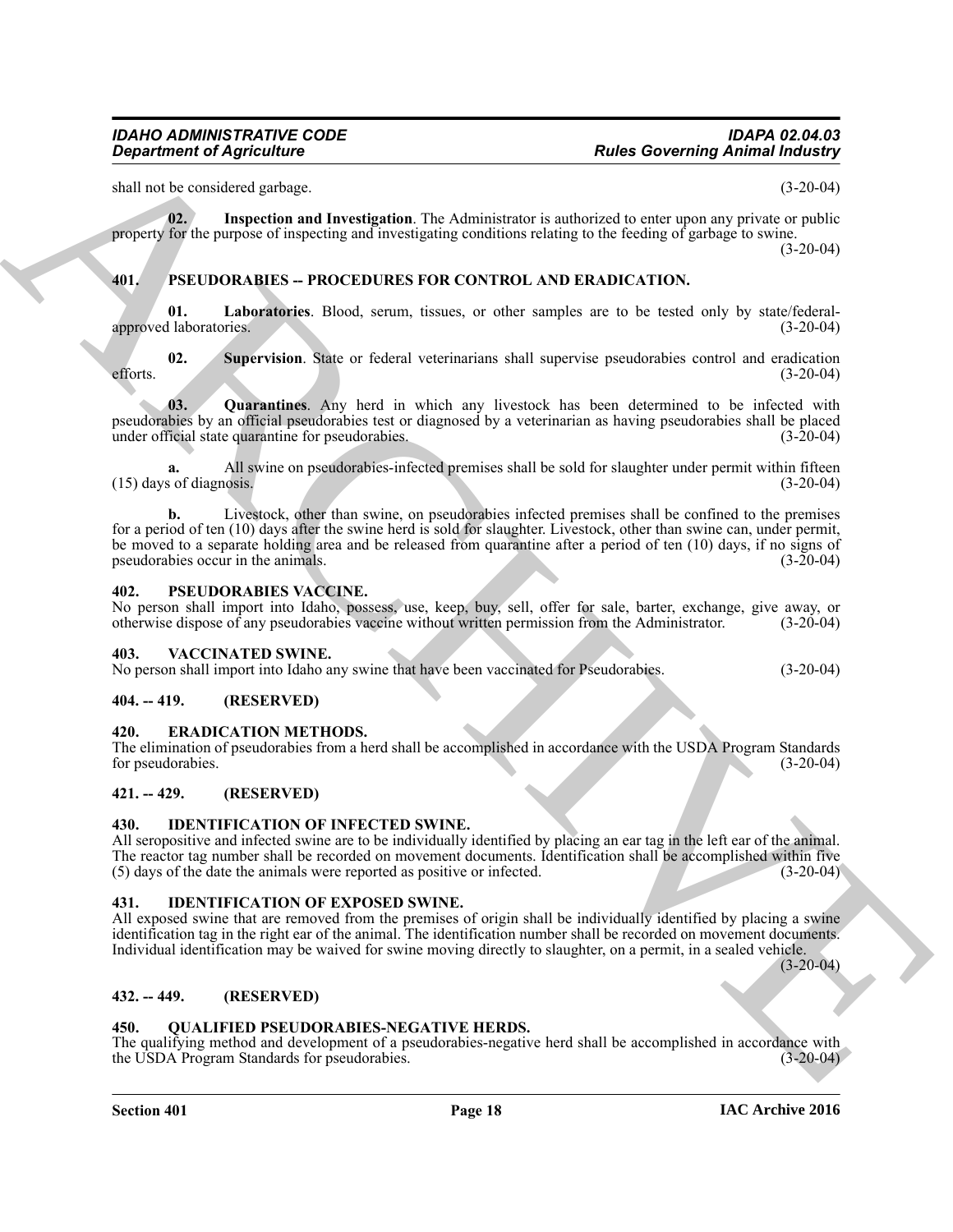#### <span id="page-18-0"></span>**451. -- 459. (RESERVED)**

#### <span id="page-18-6"></span><span id="page-18-1"></span>**460. CLEANING AND DISINFECTION.**

All pens, wherein swine are held prior to or after their sale, shall be thoroughly cleaned and disinfected within seventy-two (72) hours following completion of the sale or before the next sale, whichever occurs first. (3-20-04)

#### <span id="page-18-2"></span>**461. -- 989. (RESERVED)**

#### <span id="page-18-3"></span>**990. PENALTIES.**

Penalties for violations of this chapter shall be assessed in accordance with Title 25, Chapters 2, 3, 6, and 37, Idaho Code. (5-3-03) Code. (5-3-03)

#### <span id="page-18-4"></span>**991. -- 998. (RESERVED)**

#### <span id="page-18-5"></span>**999. MINOR VIOLATIONS.**

Equation of Agriculture<br>
441. CLEANING AND DISNIFIC TION<br>
461. CLEANING AND DISNIFIC TION<br>
ARCHIVES AND DISNIFIC TION<br>
ARCHIVES AND DISNIFIC TION<br>
201. SECOND CONTRACTOR SURVEY TO SEE THAT ARE ARCHIVES USING A SURVEY OF T Nothing in this chapter shall be construed as requiring the Administrator to report minor violations when the Administrator believes that the public interest will be best served by suitable warnings or other administrative action.  $(3-20-04)$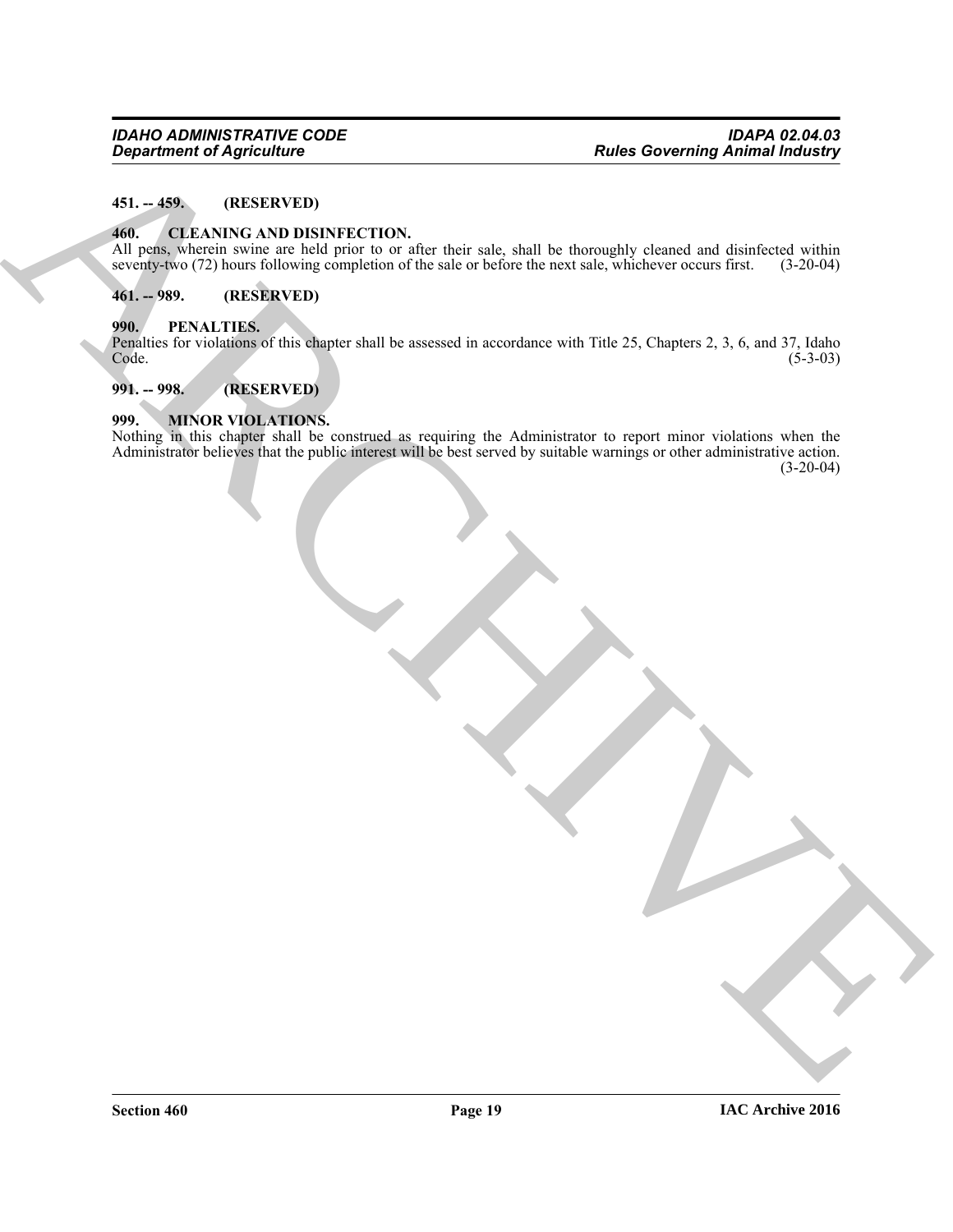# *Subject Index*

#### **A**

Abbreviations AGID, Agar gel immunodiffusion 7 APHIS, Animal Plant Health Inspection Service 7 c-ELISA, Competitive Enzyme Linked Immunosorbent Assay 7 CFR, Code of Federal Regulations 7 EIA, Equine Infectious Anemia 7 NPIP, National Poultry Improvement Plan 7 USDA, United States Department of Agriculture 7 VS, Veterinary Services 7 Actinomycosis (Lump Jaw) Public Livestock Markets 17 Selling Diseased Animal 17 Artificial Insemination Examination 10 Issuance Denial 10 License Application 10 License Expiration 10 License Renewal 10 Passing Examination 10 Renewal Delinquency 10 Temporary License 10 Training 10

#### **B**

Biologicals, Animal Industry 11

#### **C**

Cancer Eye - Epithelioma Animal Rendering Plants 10 Fur Farms 10 Certificates Of Veterinary Inspection Copies 9 Idaho Certificates 9

**D**

Definitions, IDAPA 02.04.03 Accredited Veterinarian 5 Administrator 5 Animal 5 Approved Pseudorabies Vaccine 5 Cachexia 5 Department 5 Director 5 Division of Animal Industries 5 Epithelioma 5 Equidae 5 Exposed Livestock 5 Federal Animal Health Official 5 Gamebirds 5

Garbage 5 Hatching Eggs 5 Herd 5 Infected Livestock 6 Interstate Movement 6 Intrastate Movement 6 Known Infected Herd 6 Livestock 6 Necrosis 6 Negative 6 Neoplastic Tissue 6 Official Pseudorabies Test 6 Orbital Region 6 Positive 6 Poultry 6 Pseudorabies 6 Quarantine 6 Quarantined 6 Quarantined Area 6 Ratites 6 Registered Veterinarians 6 Restrain 7 State Animal Health Official 7 Stockyards 7 Suppuration 7 Suspect 7 Swine 7 Swine Feedlot 7 Waterfowl 7 Wildfowl 7 Disinfection Of Premises, Buildings & Vehicles Disinfectants 8 Moving Contaminated Vehicle 8 Owner Responsibility 8 Supervision of Cleaning & Disinfection 8 Yards & Other Premises 8 Disposition Of EIA Reactors 12 Duration of Quarantine 12 Quarantined 12

#### **E**

EIA Is A Reportable Disease 12 EIA Test Positive Animals Declared To Be Infected 12 Epithelioma - Public Livestock Markets 10 Equidae -- Equine Infectious Anemia Blood Samples 12 Official Samples 12 Official Tests 12 Eradication Methods 18 Exposed Equidae Hold Order 13 Movement of Exposed Equids 13 Extended Validity Equine Certificates Cancellation of Certificate 13

Certificate Validity 13 Completion, Reporting, & Approval of Certificate 13 Limitations of Certificate 13 Purpose of Certificate 13 Reporting Itinerary 13

#### **F**

[AR](#page-6-6)[C](#page-6-10)[H](#page-7-9)IT[E](#page-14-21)CTURE CONTINUOUS CONTINUOUS CONTINUOUS CONTINUOUS CONTINUOUS CONTINUOUS CONTINUOUS CONTINUOUS CONTINUOUS CONTINUOUS CONTINUOUS CONTINUOUS CONTINUOUS CONTINUOUS CONTINUOUS CONTINUOUS CONTINUOUS CONTINUOUS CONTINUOUS Foreign Animal & Reportable Diseases 13 Avian Diseases Avian Chlamydiosis (Psittacosis) 14 Avian Influenza 14 Exotic Newcastle Disease 14 Bovine Diseases Babesiosis 14 Bovine Brucellosis (B. abortus) 14 Bovine Spongiform Encephalopathy 14 Bovine Tuberculosis 14 Contagious Bovine Pleuropneumonia 14 Crimean Congo Hemorrhagic Fever 15 Lumpy Skin Disease 15 Malignant Catarrhal Fever (Foreign Type) 15 Rinderpest 15 Trichomoniasis 15 Cervidae Diseases 15 Equine Diseases African Horse Sickness 15 Contagious Equine Metritis 15 Dourine 15 Equine Encephalomyelitis (Eastern, Western, Venezuelan) 15 Equine Infectious Anemia 15 Equine Piroplasmosis (Babesiosis) 15 Equine Viral Arteritis 15 Glanders 15 Hendra Virus 15 Japanese Encephalitis 15 Surra (Trypanosoma evansi) 15 Fish Diseases 15 Asian Tapeworm of Carp 15 Oncorhynchus Masou Virus Disease 15 Spring Viremia of Carp 15 Viral Hemorrhagic Septicemia 15

**IAC Archive 2016**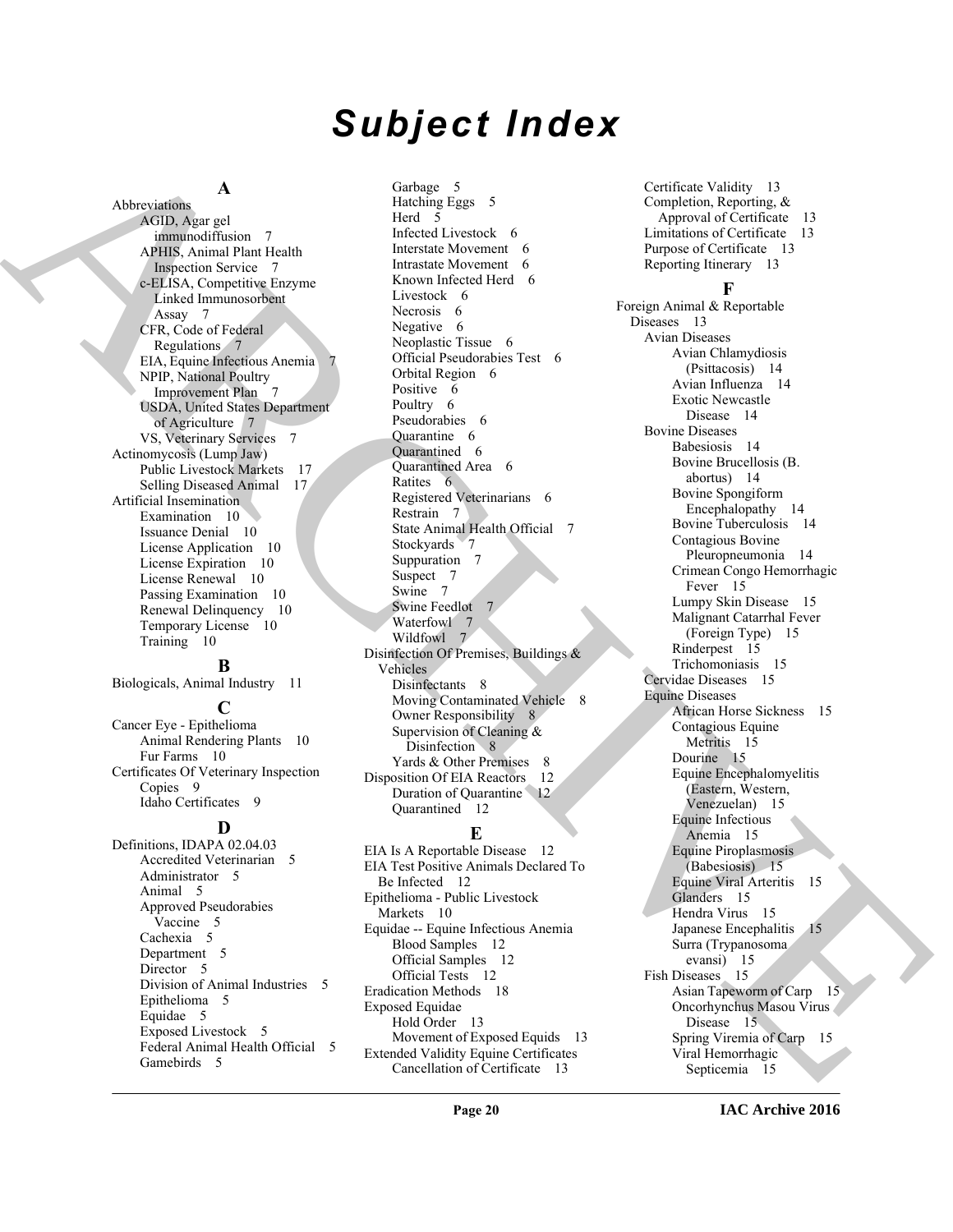#### *Subject Index (Cont'd)*

Lagomorph Diseases 15 Multiple Species Anthrax 14 Brucellosis 14 Foot & Mouth Disease 14 Heartwater 14 Leishmaniasis 14 Plague (Yersinia pestis) 14 Pseudorabies 14 Q Fever (Coxiella burnetti) 14 Rabies 14 Rift Valley Fever 14 Scabies 14 Screw Worms 14 Theileriosis 14 Trypanosomiasis 14 Tuberculosis 14 Tularemia 14 Vesicular Stomatitis 14 Sheep & Goat Diseases Contagious Caprine Pleuropneumonia 15 Nairobi Sheep Disease 15 Ovine Brucellosis (B. melitensis) 15 Peste des Petits Ruminants 16 Scrapie 16 Sheep & Goat Pox 16 Swine Diseases African Swine Fever 16 Classical Swine Fever (Hog Cholera) 16 Enterovirus Encephalitis (Teschen Disease) 16 Nipah Virus Encephalitis 16 Porcine Brucellosis (B. suis) 16 Swine Vesicular Disease 16

#### **G**

Garbage Feeding Household Wastes 17 Inspection & Investigation 18

#### **I**

Identification Of EIA Reactors 12 Identification Of Exposed Swine 18 Identification Of Infected Swine 18 Inspection Of Animals 9 Inspections Inspecting Records 11 Scheduling of Inspections 11 Isolation Of EIA Reactors in Quarantine 12

## **N**

[AR](#page-13-18)[C](#page-15-22)[H](#page-15-25)[I](#page-7-12)[V](#page-10-13)[E](#page-6-22) Notifiable Diseases 16 Avian Diseases Avian Mycoplasmosis (M. gallisepticum and M. synoviae) 16 Fowl Typhoid (Salmonella gallinarum) 16 Pullorum Disease (Salmonella pullorum) 16 Bovine Diseases Hemorrhagic Septicemia (Pasteurella multocida) 16 Malignant Catarrhal Fever (Sheep Associated) 16 Equine Diseases Equine Herpesvirus Myeloencephalopathy 16 Equine Rhinopneumonitis 16 Fish Diseases Epizootic Hematopoietic Necrosis 16 Infectious Hematopoietic Necrosis 16 Whirling Disease 17 Lagomorph Diseases 17 Mixed Species Diseases 16 Sheep & Goat Diseases Bluetongue 17 Caprine Arthritis/Encephalitis (CAE) 17 Caseous Lymphadenitis 17 Contagious Agalactia (Mycoplasma spp.) 17 Enzootic Abortion (Chlamydia psittici) 17 Footrot 17 Haemonchus Contortus (drug-resistant) 17 Johne's Disease 17 Maedi-Visna/Ovine Progressive Pneumonia (OPP) 17 Ovine Epididymitis (Brucella ovis) 17 Toxoplasma Gondii Abortion 17 Vibrionic Abortion (Campylobacter fetus) 17 Swine Diseases Porcine Reproductive and Respiratory Syndrome (PRRS) 17

Transmissible Gastroenteritis 17 Notification Of Broken Seals 9 NPIP Certificates Of Participation Inspection Forms 12 Records 11

#### **O**

Official Livestock Identification Identification Tattoos 9 Official Identification Tags 9 Official Vaccination Tags 9 Trichomoniasis Tags 9

#### **P**

Poultry & Ratites Release of Live Birds 11 Sale of Live Birds or Hatching Eggs 11 Pseudorabies Procedures For Control & Eradication Laboratories 18 Quarantines 18 Supervision 18 Pseudorabies Vaccine 18

#### **Q**

Qualified Pseudorabies-Negative Herds 18 **Quarantine** Acknowledgement of Quarantine 8 Disposition of Quarantined Animals 8 Hold Order 8 Written Notice 8

## **R**

Rabies Discharging Authority 10 Reporting 10 Record Requirements, Poultry & Ratites 11

#### **S**

Samples For Official Regulatory Tests Accredited Veterinarians Persons Approved by the Administrator 7 State or Federal Animal Health Officials 7 Slaughtering Of Diseased Animals Authorized by Law 8 Not Authorized by Law 9 State & Federal Seals Persons Designated by the Administrator 9 State or Federal Animal Health

**IAC Archive 2016**